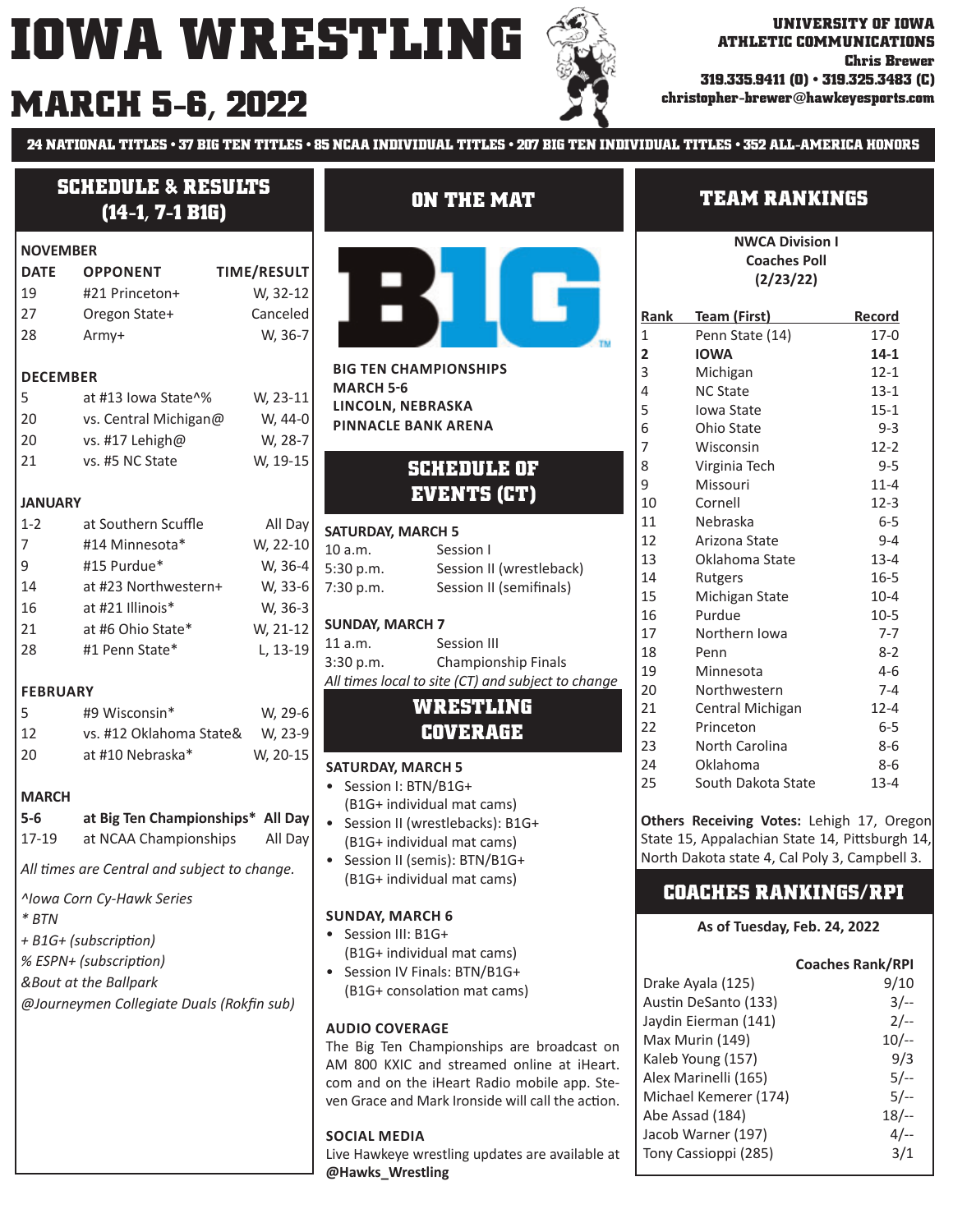# **MARCH 5-6, 2022**

**24 NATIONAL TITLES • 37 BIG TEN TITLES • 85 NCAA INDIVIDUAL TITLES • 207 BIG TEN INDIVIDUAL TITLES • 352 ALL-AMERICA HONORS**

13. Connor O'Neill (RUT) 14. Nate Jimenez (MSU)

184 lbs. (12 NCAA Qualifiers) 1. Aaron Brooks (PSU) 2. Myles Amine (MI) 3. Kaleb Romero (OSU) 4. Taylor Venz (NEB) **5. Abe Assad (IA)**

6. Layne Malczewski (MSU) 7. John Pozanski (RUT) 8. Kyle Cochran (MD) 9. DJ Washington (IN) 10. Isaiah Salazar (MN) 11. Christopher Weiler (WI) 12. Zach Braunagel (IL) 13. Max Lyon (PUR) 14. Jack Jessen (NU)

**197 lbs. (11 NCAA Qualifiers)** 1. Eric Schultz (NEB) 2. Max Dean (PSU) 3. Cameron Caffey (MSU) **4. Jacob Warner (IA)** 5. Patrick Bucki (MI) 6. Thomas Penola (PUR) 7. Greg Bulsak (RUT) 8. Braxton Amos (WI) 9. Gavin Hoffman (OSU) 10. Andrew Davison (NU) 11. Jaron Smith (MD) 12. Michial Foy (MN) 13. Nick Willham (IN) 14. Matt Wroblewski (IL)

**285 lbs. (9 NCAA Qualifiers)** 1. Gable Steveson (MN) **2. Tony Cassioppi (IA)** 3. Greg Kerkvliet (PSU) 4. Mason Parris (MI) 5. Lucas Davison (NU) 6. Christian Lance (NEB) 7. Trent Hilger (WI) 8. Tate Orndorff (OSU) 9. Luke Luffman (IL) 10. Jacob Bullock (IN) 11. Michael Woulfe (PUR) 12. Boone McDermott (RUT) 13. Brad Wilton (MSU) 14. Zach Schrader (MD)

(NCAA automatic qualifying bids)

**ATHLETIC COMMUNICATIONS**

**319.335.9411 (O) • 319.325.3483 (C) christopher-brewer@hawkeyesports.com**

**2021-22 B1G STANDINGS**

BIG)

1. Penn State 8-0 17-0 **2. IOWA 7-1 14-1** Michigan 7-1 12-1 4. Wisconsin 6-2 12-2 5. Ohio State 5-3 9-3 6. Michigan State 4-4 10-4 Purdue 4-4 10-5 Northwestern 4-4 7-4 9. Rutgers 3-5 16-5 Nebraska 3-5 6-5 Minnesota 3-5 4-6 12. Indiana 1-7 3-7 Illinois 1-7 3-8 14. Maryland 0-8 7-12

**Date Wrestler (Wt., School)** 11/10 Lukas Davison (285, NEB) 11/16 Greg Kerkvliet (285, PSU) 11/23 Malik Heinselman (125, OSU) 12/1 Michial Foy (197, MINN) 12/8 Mikey Labriola (174, NEB) 12/15 Carson Kharchla (165, OSU) **12/28 Spencer Lee (125, IOWA)**

**B1G WRESTLER OF THE WEEK**

Aaron Brooks (184, PSU)

1/4 Kyle Cochran (Maryland) Greg Bulsak (Rutgers) 1/11 Aaron Brooks (184, PSU) 1/19 Garrett Model (157, WIS) 1/25 Cam Caffey (197, MSU) 2/1 Max Dean (197, PSU) **2/8 Alex Marinelli (165, IOWA)** Nick Lee (141, PSU) 2/15 Rayvon Foley (133, MSU) 2/22 Mikey Labriola (174, NEB)

**Chris Brewer**

**Conf. Overall**

# **2022 BIG TEN CHAMPIONSHIPS PRE-SEEDS**

#### **125 lbs. (10 NCAA Qualifiers)**

- 1. Nick Suriano (MI)
- 2. Drew Hildebrandt (PSU)
- 3. Eric BarneƩ (WI)
- 4. Malik Heinselman (OSU)
- 5. Devin Schroder (PUR)
- **6. Drake Ayala (IA)**
- 7. Michael DeAugustino (NU)
- 8. Patrick McKee (MN)
- 9. Dylan Shawver (RUT)
- 10. Justin Cardani (IL)
- 11. Tristan Lujan (MSU)
- 12. Jacob Moran (IN)
- 13. Jeremiah Reno (NEB)
- 14. Zach Spence (MD)

#### **133 lbs. (10 NCAA Qualifiers)**

- 1. Roman Bravo-Young (PSU)
- **2.** Austin DeSanto (IA)
- 3. Lucas Byrd (IL)
- 4. RayVon Foley (MSU)
- 5. Dylan Ragusin (MI)
- 6. Brock Hudkins (IN)
- 7. Chris Cannon (NU)
- 8. Joe Olivieri (RUT)
- 9. Matt Ramos (PUR)
- 10. Dominick Serrano (NEB)
- 11. Kyle Burwick (WI)
- 12. Jake Gliva (MN)
- 13. King Sandoval (MD)
- 14. Dylan Koontz (OSU)

#### 141 lbs. (7 NCAA Qualifiers)

- 1. Nick Lee (PSU)
- **2. Jaydin Eierman (IA)**
- 3. Sebastian Rivera (RUT)
- 4. Chad Red (NEB)
- 5. Jakob Bergeland (MN)
- 6. Stevan Micic (MI)
- 7. Dylan D'Emilio (OSU)
- 8. Joseph Zargo (WI)
- 9. Dylan Duncan (IL)
- 10. Frankie Tel Shahar (NU)
- 11. Parker Filius (PUR)
- 12. Matt Santos (MSU)
- 13. Cayden Rooks (IN)
- 14. Danny Bertoni (MD)

#### 149 lbs. (7 NCAA Qualifiers)

- 1. Sammy Sasso (OSU)
- 2. Austin Gomez (WI)
- 3. Ridge Lovett (NEB)
- **4. Max Murin (IA)**
- 5. Yahya Thomas (NU)
- 6. Mike Van Brill (RUT)
- 7. Beau BartleƩ (PSU) 8. Christian Kanzler (IL)
- 9. Graham Rooks (IN)
- 10. Michael Bockhus (MN)
- 11. Kanen Storr (MI)
- 12. Michael North (MD)
- 13. Payton Omania (MSU)
- 14. Alex White (PUR)

#### 157 lbs. (7 NCAA Qualifiers)

- 1. Ryan Deakin (NU)
- **2. Kaleb Young (IA)**
- 3. Will Lewan (MI)
- 4. Kendall Coleman (PUR)
- 5. Peyton Robb (NEB)
- 6. Chase Saldate (MSU)
- 7. Garrett Model (WI)
- 8. Robert Kanniard (RUT)
- 9. Bryce Hepner (OSU)
- 10. Brady Berge (PSU)
- 11. Derek Gilcher (IN)
- 12. Joe Roberts (IL)
- 13. Lucas Cordio (MD)
- 14. Sebas Swiggum (MN)

#### 165 lbs. (7 NCAA Qualifiers)

- 1. Carson Kharchla (OSU)
- **2. Alex Marinelli (IA)**
- 3. Dean Hamiti (WI)
- 4. Cameron Amine (MI)
- 5. Caleb Fish (MSU)
- 6. Dan Braunagel (IL)
- 7. Hayden Lohrey (PUR)
- 8. Clayton Wilson (NEB)
- 9. Cael Carlson (MN)
- 10. Creighton Edsell (PSU)
- 11. David Ferrante (NU)
- 12. Andrew Clark (RUT)
- 13. Kasper McIntosh (IN)
- 14. Gaven Bell (MD)

#### 174 lbs. (8 NCAA Qualifiers)

- 1. Carter Starocci (PSU)
- 2. Logan Massa (MI)
- 3. Mikey Labriola (NEB)
- **4. Michael Kemerer (IA)**
- 5. Ethan Smith (OSU)
- 6. Bailee O'Reilly (MN) 7. Gerit Nijenhuis (PUR)

8. Troy Fisher (NU) 9. Dominic Solic (MD) 10. DJ Shannon (IL) 11. Andrew McNally (WI) 12. Nick South (IN)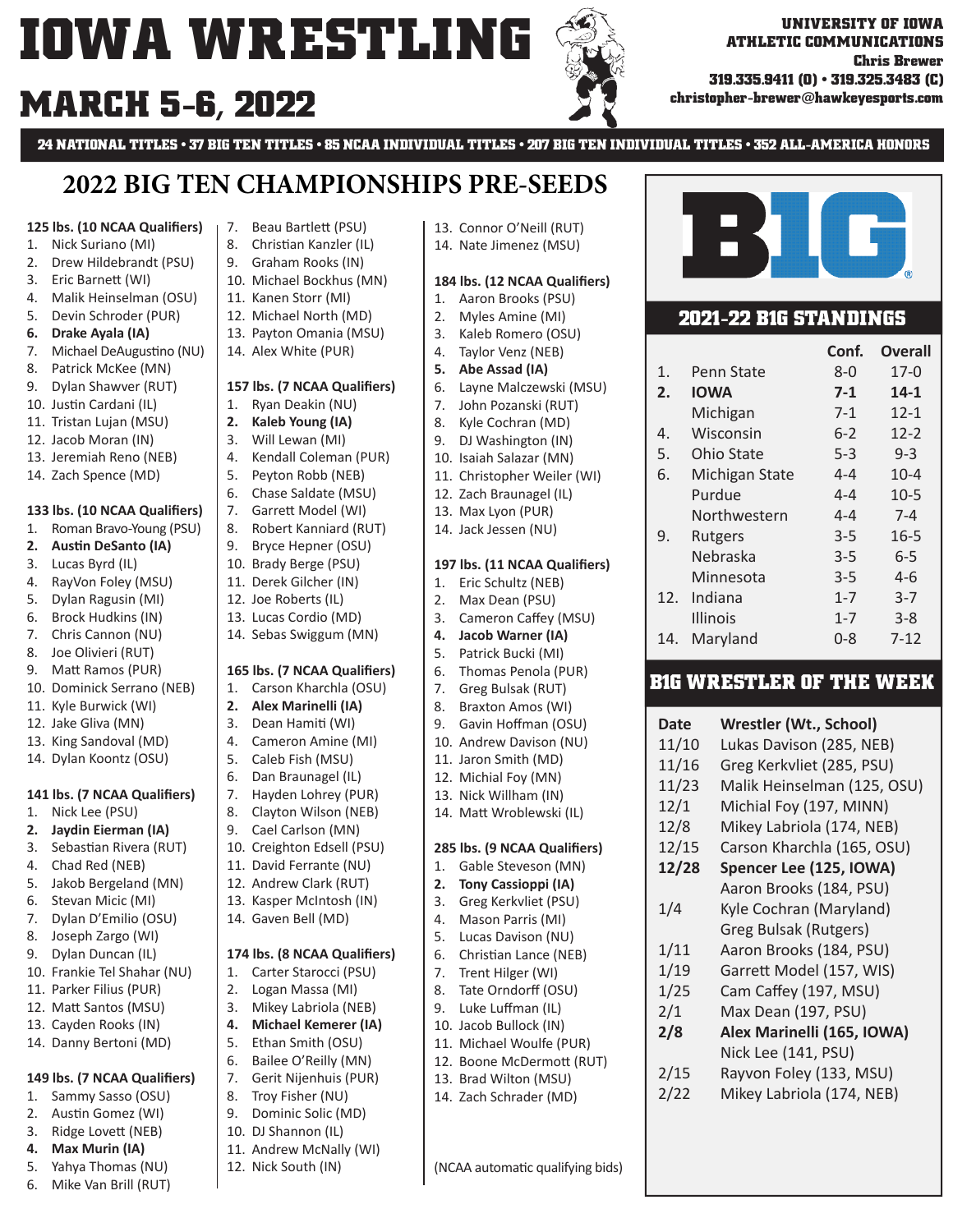# **MARCH christopher-brewer@hawkeyesports.com 5-6, 2022**

**24 NATIONAL TITLES • 37 BIG TEN TITLES • 85 NCAA INDIVIDUAL TITLES • 207 BIG TEN INDIVIDUAL TITLES • 352 ALL-AMERICA HONORS**

## **2021 BIG TEN CHAMPIONSHIPS REVIEW**

*University Park, Pa. / Bryce Jordan Center*

| <b>March 6-7, 2021</b> |                |       |  |
|------------------------|----------------|-------|--|
|                        | Place Team     | Score |  |
| 1.                     | <b>IOWA</b>    | 159.5 |  |
| 2.                     | Penn State     | 124.0 |  |
| 3.                     | Nebraska       | 105.5 |  |
| 4.                     | Michigan       | 92.0  |  |
| 5.                     | Minnesota      | 77.5  |  |
| 6.                     | Purdue         | 76.0  |  |
| 7.                     | Northwestern   | 74.0  |  |
| 8.                     | Michigan State | 73.5  |  |
| 9.                     | Ohio State     | 69.5  |  |
| 10.                    | Rutgers        | 52.0  |  |
| 11.                    | Illinois       | 32.0  |  |
| 12.                    | Wisconsin      | 30.5  |  |
| 13.                    | Indiana        | 22.0  |  |
| 14.                    | Maryland       | 2.0   |  |

#### **Individual Champions**

- **Wt. Name, School**
- **125 Spencer Lee, IOWA**
- 133 Roman Bravo-Young, Penn State
- **141 Jaydin Eierman, IOWA**
- 149 Sammy Sasso, Ohio State
- 157 Ryan Deakin, Northwestern
- **165 Alex Marinelli, IOWA**
- **174 Michael Kemerer, IOWA**
- 184 Aaron Brooks, Penn State
- 197 Myles Amine, Michigan
- 285 Gable Steveson, Minnesota

#### **Iowa's Placewinners**

| Wt. | <b>Name</b>           | Place           |
|-----|-----------------------|-----------------|
| 125 | Spencer Lee           | 1st             |
| 133 | Austin DeSanto        | 2 <sub>nd</sub> |
| 141 | Jaydin Eierman        | 1st             |
| 149 | Max Murin             | dnp             |
| 157 | Kaleb Young           | 2 <sub>nd</sub> |
| 165 | Alex Marinelli        | 1st             |
| 174 | Michael Kemerer       | 1st             |
| 184 | <b>Nelson Brands</b>  | 4th             |
| 197 | Jacob Warner          | 3rd             |
| 285 | <b>Tony Cassioppi</b> | 3rd             |

#### **Big Ten Awards**

**Coach of the Year Tom Brands, IOWA Freshman of the Year** Carter Starocci, Penn State **Wrestler of the Year Spencer Lee, IOWA Outstanding Wrestler of the Meet** Gable Steveson, Minnesota

#### **2022 BIG TEN CHAMPIONSHIPS LINEUP #2 IOWA HAWKEYES (14-1, 7-1 BIG TEN) 2021-22 Overall**

| Wt. | <b>Pre-Seed</b> | <b>Name</b>           | Yr. | Hometown/High School                  | Record   |
|-----|-----------------|-----------------------|-----|---------------------------------------|----------|
| 125 | 6               | Drake Ayala           | Fr. | Fort Dodge, Iowa/Fort Dodge           | $14 - 4$ |
| 133 | 2               | Austin DeSanto        | Sr. | Exeter, Pennsylvania/Exeter (Drexel)  | $14-2$   |
| 141 | 2               | Jaydin Eierman        | Sr. | Columbia, Mo./Columbia (Missouri)     | $15 - 1$ |
| 149 | 4               | Max Murin             | Sr. | Ebensburg, Pa./Central Cambria        | $8 - 2$  |
| 157 | 2               | Kaleb Young           | Sr. | Punxsutawney, Pa./Punxsutawney        | $14 - 5$ |
| 165 | $\mathcal{P}$   | Alex Marinelli        | Sr. | Miamisburg, Ohio/St. Paris Graham     | $18-1$   |
| 174 | 4               | Michael Kemerer       | Sr. | Murrysville, Pa./Franklin Regional    | $7 - 2$  |
| 184 | 5               | Abe Assad             | So. | Carol Stream, Illinois/Glenbard North | $10 - 6$ |
| 197 | 4               | Jacob Warner          | Sr. | Tolono, Illinois/Washington Community | $13 - 3$ |
| 285 | 2               | <b>Tony Cassioppi</b> | Jr. | Roscoe, Illinois/Hononegah            | $13-2$   |
|     |                 |                       |     |                                       |          |

**Head Coach:** Tom Brands

**Associate Head Coach:** Terry Brands

**Assistant Coaches:** Ryan Morningstar, Bobby Telford

#### **ON THE MAT**

The University of Iowa wrestling team competes at the 2022 Big Ten Championships on Saturday and Sunday at Pinnacle Bank Arena in Lincoln, Nebraska. The two-day event begins Saturday at 10 a.m. (CT). Session II starts Saturday at 5:30 p.m. Session III begins Sunday at 11 a.m., followed by the finals at 3:30 p.m. Sessions I, II and IV will be televised by BTN. All four sessions are streamed at B1G+. Times are subject to change.

#### **BIG TEN CHAMPIONSHIPS RESULTS**

Brackets and team standings will be available throughout the tournament at **bigten.org** and **hawkeyesports.com.**

#### **AUTOMATIC QUALIFIERS**

The Big Ten Championships is one of seven NCAA qualifying tournaments across the country. The NCAA has awarded the conference 88 of the 287 automatic qualifying bids for the national championships in Detroit on March 17-19.

The Big Ten was allotted more bids than any other conference. The league will have seven automatic qualifiers at 141, 149, 157 and 165, eight automatic qualifiers at 174, nine at 285, 10 at 125 and 133, 11 at 197 and 12 at 184.

After all of the qualifying events have concluded, the NCAA Division I Wrestling Committee will meet in-person to select the remaining 43 at-large qualifiers. All weight classes will consist of 33 wrestlers.

 Coaches' ranking and RPI are two of several criteria that will be evaluated during the at-large selection and seeding process along with head-tohead competition, quality wins, conference tournament placement, results versus common opponents and win percentage.

| #2 IOWA HAWKEYES (14-1, 7-1 BIG TEN) |                 |                       | 2021-22 Overall |                                       |          |
|--------------------------------------|-----------------|-----------------------|-----------------|---------------------------------------|----------|
| Wt.                                  | <b>Pre-Seed</b> | <b>Name</b>           | Yr.             | Hometown/High School                  | Record   |
| 125                                  | 6               | Drake Ayala           | Fr.             | Fort Dodge, Iowa/Fort Dodge           | $14 - 4$ |
| 133                                  | 2               | <b>Austin DeSanto</b> | Sr.             | Exeter, Pennsylvania/Exeter (Drexel)  | $14-2$   |
| 141                                  | 2               | Jaydin Eierman        | Sr.             | Columbia, Mo./Columbia (Missouri)     | $15 - 1$ |
| 149                                  | 4               | Max Murin             | Sr.             | Ebensburg, Pa./Central Cambria        | $8 - 2$  |
| 157                                  | $\overline{2}$  | Kaleb Young           | Sr.             | Punxsutawney, Pa./Punxsutawney        | $14 - 5$ |
| 165                                  | 2               | Alex Marinelli        | Sr.             | Miamisburg, Ohio/St. Paris Graham     | $18-1$   |
| 174                                  | 4               | Michael Kemerer       | Sr.             | Murrysville, Pa./Franklin Regional    | $7-2$    |
| 184                                  | 5               | Abe Assad             | So.             | Carol Stream, Illinois/Glenbard North | $10-6$   |
| 197                                  | 4               | Jacob Warner          | Sr.             | Tolono, Illinois/Washington Community | $13-3$   |
| つのに                                  | า               | Tony Carrionni        | Ir.             | <b>Doccoo</b> Illinoic/Hononogah      | 1 ລົງ    |

#### **BIG TEN COACH OF THE YEAR**

Tom Brands has been named Big Ten Conference Coach of the Year five times in his career, more than any other coach in school history. Brands was recognized in 2008, 2009, 2010, 2020 and 2021 following conference titles. Iowa has six Big Ten championships under Brands (2008, 2009, 2010, 2015, 2020, 2021).

Brands' six Big Ten titles ties for sixth all-time in conference history.

| Titles | Coach, School           |
|--------|-------------------------|
| 21     | Dan, Gable, IOWA        |
| 9      | Cliff Keen, MICH        |
| 8      | W.H. Thorn, IND         |
| 7      | Paul Prehn, ILL         |
| 7      | Grady J. Peninger, MSU  |
| 6      | <b>Tom Brands, IOWA</b> |
| 6      | H.E. Kenney, ILL        |
| 6      | C.C. Reeck, PUR         |
| 6      | J. Robinson, MINN       |
| 6      | Cael Sanderson, PSU     |

#### **WRESTLER OF THE CHAMPIONSHIP**

Since 1989, the year the Big Ten record book first recognizes the award, nine different Hawkeyes have been named Wrestler of the Big Ten Championships. Alex Marinelli won the award in 2019 after winning the 165-pound bracket. He shared the award with Penn State's Jason Nolf. Head coach Tom Brands won the award in 1989 following his 126-pound conference title. Associate head coach Terry Brands won the honor following his 126-pound Big Ten title in 1992. Brent Metcalf is the only Big Ten athlete to win the award twice (2008, 2009).

## **ATHLETIC COMMUNICATIONS Chris Brewer 319.335.9411 (O) • 319.325.3483 (C)**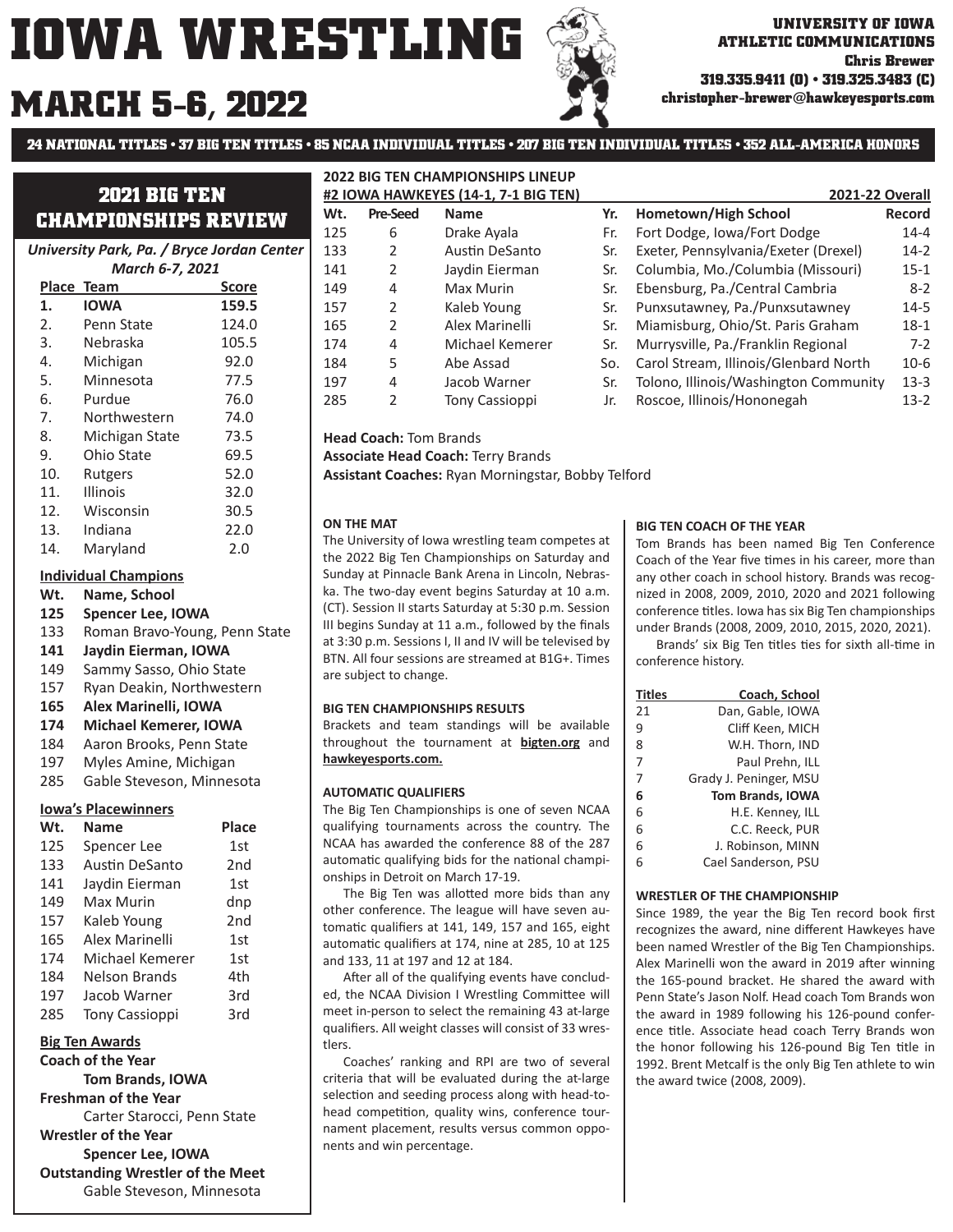# **MARCH 5-6, 2022**

**24 NATIONAL TITLES • 37 BIG TEN TITLES • 85 NCAA INDIVIDUAL TITLES • 207 BIG TEN INDIVIDUAL TITLES • 352 ALL-AMERICA HONORS**

#### **BIG TEN TOURNAMENT CHAMPIONS**

The Hawkeyes' 117 Big Ten champions have won a total of 207 conference titles. There have been seven four-time, 19 three-time and 31 two-time winners. The Hawkeyes have won 37 team titles, twice as many as the next closest school (Illinois, 17). Iowa won 25 consecutive conference championships from 1974-1998.

Iowa's most recent Big Ten Champion by weight:

125: Spencer Lee, 2021

- 133: Cory Clark, 2016
- 141: Jaydin Eierman, 2021
- 149: Pat Lugo, 2020
- 157: Derek St. John, 2012
- 165: Alex Marinelli, 2021
- 174: Michael Kemerer, 2021
- 184: Sammy Brooks, 2017
- 197: none since weight was introduced in 1999.

HWT: Blake Rasing, 2011

#### **TOURNAMENT EXPERIENCE**

The Hawkeyes return eight of 10 wrestlers from their 2021 Big Ten and NCAA championship lineup. Iowa has a new face at 125 in freshman Drake Ayala, and a returning name at 184 in sophomore Abe Assad. Assad is making his second postseason appearance. He placed fourth at 184 pounds when Iowa won the 2020 Big Ten Championships in Piscataway, New Jersey.

Alex Marinelli and Michael Kemerer are competing at the Big Ten Championships for the fifth time in their careers.

Marinelli is the three-time defending 165-pound champion. He is 11-3 all-time in the tournament and has won nine straight matches. He was 3-0 at the tournament in each of the last three years. He was named co-wrestler of the championships in 2019. He placed sixth as a redshirt freshman in 2018, going 2-3 in five matches.

 Kemerer is the defending Big Ten champion at 174 pounds. He went 3-0 last season with wins over Jarred Krattinger, Logan Massa and Carter Starocci. Kemerer was runner-up at 174 pounds in 2020. He competed at 157 pounds in 2017 and 2018. He missed 2019 with an injury. He is 9-3 all-time at the conference championships. He was runner-up as a redshirt freshman in 2017, going 2-1 overall. He placed sixth in 2018, going 2-1 before injury defaulting from the tournament.

Four Hawkeyes, Austin DeSanto, Max Murin, Kaleb Young and Jacob Warner, are making their fourth straight Big Ten tournament appearances.

DeSanto was runner-up in 2021 and placed fourth in 2019 and 2020. He is 7-5 all-time at the conference tournament. Murin placed seventh in 2019 and fifth in 2020 competing at 141 pounds. He is did not place in 2021, his first season at 149 pounds. Young placed fourth in 2019 and runner-up in 2021. He did not place in 2020. Warner has placed third on the podium the last three years. He is 12-3 all-time at the Big Ten Championships, including an 8-0 mark on the consolation side of the bracket.

 Tony Cassioppi is making his third tournament appearance. He placed third at heavyweight in 2020 and third in 2021. He is 8-2 all-time at the conference tournament. In 2021, he pinned Maryland's Garrett Kappes in 23 seconds, matching the fastest Big Ten tournament pin by a Hawkeye (Bart Chelesvig, 1992). The 23-second fall ties for the third fastest in tournament history.

Abe Assad returns to the postseason lineup after missing 2021 due to injury. Assad placed fourth at 184 pounds when the Hawkeyes won the Big Ten championship in 2020. Jaydin Eierman is also making his second career Big Ten tournament appearance. Eierman won the 141-pound title in 2021. He won three MAC titles from 2017-19.

 Freshman Drake Ayala is making his Big Ten Championships debut. Iowa's 125-pounder has wrestled in three tournaments this year, placing first at the Harold Nichols Open and runner-up at the UNI Open. Ayala placed third at the Southern Scuffle.

#### **BIG TEN TEAM RECORDS**

Iowa holds the record for most individual champions in a single conference championships with nine in 1983. The Hawkeyes had eight in 1985, and crowned seven in 1981, 1982, 1984 and 1986.

 The conference record for most falls in a tournament belongs to the Hawkeyes, who recorded 12 pins in 1979. The largest margin of victory by a champion also belongs to Iowa. The 1983 Hawkeyes scored 200 points, 118.5 more than second-place Michigan State (81.5).

## **QUICK FACTS**

School Information Name: University of Iowa Location: Iowa City, Iowa Enrollment: 31,206 President: Barbara Wilson Director of Athletics: Gary Barta Colors: Black & Gold (PMS 116) Nickname: Hawkeyes Mascot: Herky the Hawk Conference: Big Ten Facility (Capacity): Carver-Hawkeye Arena (14,905)

#### Team Information

Head Coach (Alma Mater, Yr.): Tom Brands (Iowa, 1992) School Record (Yrs.): 250-24-1 (16th year) Overall Record (Yrs.): 267-44-1(18th year) Assoc. Head Coach (Alma Mater, Year): Terry Brands (Iowa, 1992) Asst Coach (Alma Mater, Year): Ryan Morningstar (Iowa, 2009) Asst Coach (Alma Mater, Year): Bobby Telford (Iowa, 2015)

**Athletics Communications** 

Wrestling Contact: Chris Brewer Office Phone: 319-335-9411 Cell Phone: 319-325-3483 E-Mail Address: christopher-brewer@hawkeyesports.com Mailing Address: S300 Carver-Hawkeye Arena Iowa City, IA 52242 Web Site: hawkeyesports.com

#### **PRONUNCIATION GUIDE**

| Abe Assad  UH-sod                  |  |
|------------------------------------|--|
| Drake Ayala eye-YELL-uh            |  |
| William Carano  kuh-RAHN-oh        |  |
| Tony Cassioppi  cass-EE-OH-pee     |  |
| Austin DeSanto  duh-SAN-toe        |  |
| Jaydin Eierman  EYE-er-man         |  |
| Max Murin mure-IN                  |  |
| Caleb Rathjen  ROTCHIE             |  |
| Bretli Reyna  BRETT-ley RAY-nah    |  |
| Cullan Schriever SHREE-ver         |  |
| Leif Schroeder SHROW-der           |  |
| Cobe Siebrecht  COE-bee SEE-brickt |  |
| Andy Simaz  SIGH-maz               |  |
| Jesse Ybarra ee-BAR-uh             |  |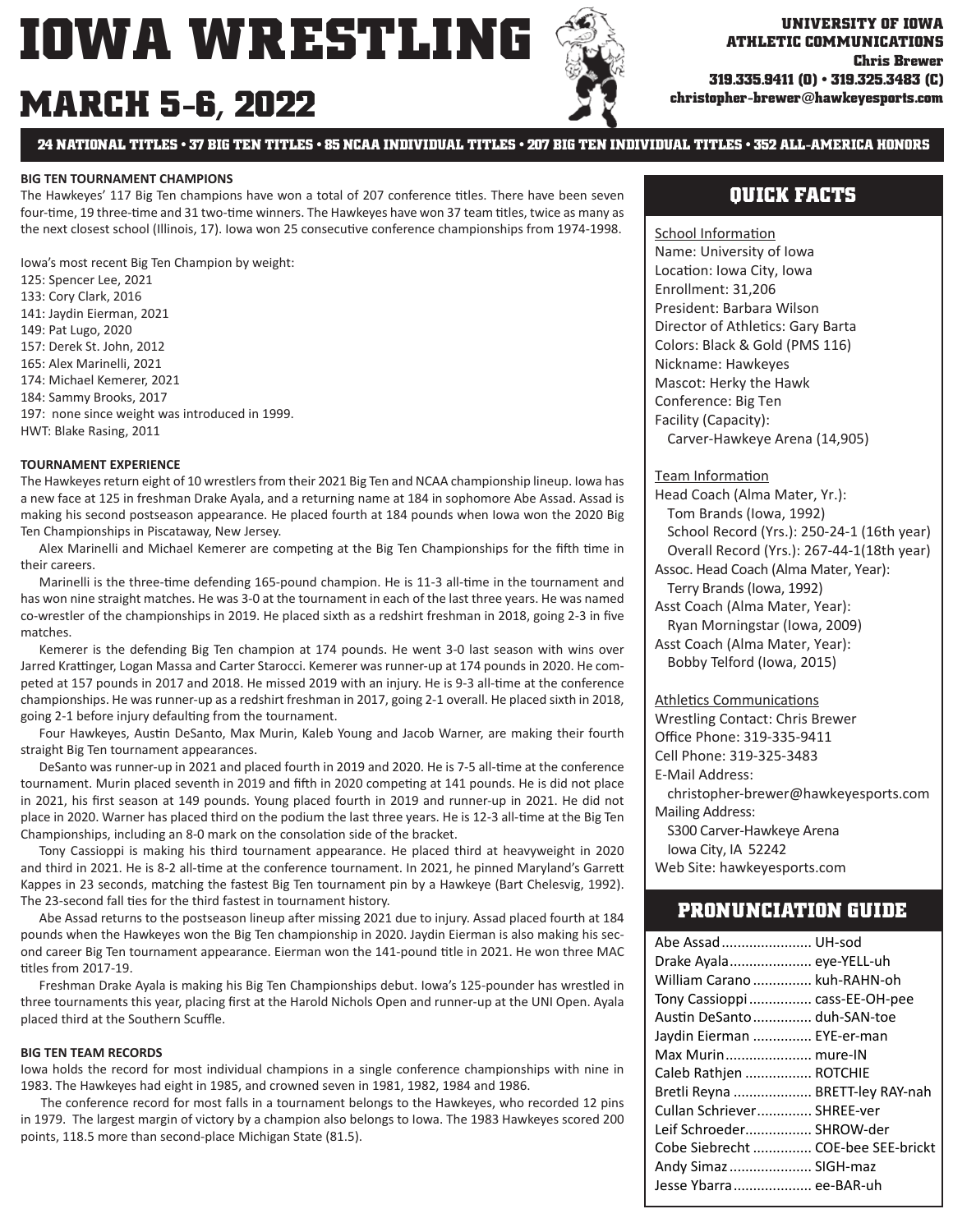# **MARCH christopher-brewer@hawkeyesports.com 5-6, 2022**



**ATHLETIC COMMUNICATIONS Chris Brewer 319.335.9411 (O) • 319.325.3483 (C)**

**24 NATIONAL TITLES • 37 BIG TEN TITLES • 85 NCAA INDIVIDUAL TITLES • 207 BIG TEN INDIVIDUAL TITLES • 352 ALL-AMERICA HONORS**

## **IOWA'S BIG TEN HONORS**

The Iowa wrestling team has earned several individual Big Ten honors since they were initiated in 1986. Eleven Hawkeyes have been named Big Ten Wrestler of the Year, nine have been named Wrestler of the Championships and six have been named Freshman of the Year. Three Hawkeye head coaches earned conference Coach of the Year honors a combined 10 times. Following is the list of Iowa's Big Ten award winners:

#### **Big Ten Wrestler of the Year**

Royce Alger - 1987, 1988 Terry Brands - 1992

**Big Ten Coach of the Year** Tom Brands - 2008-10, 2020-21 Dan Gable - 1993, 1995-96 Jim Zalesky - 2000, 2004

#### **Big Ten Freshman of the Year**

Tom Brands - 1989 Mark Ironside - 1996-97-98 Eric Juergens - 2001 Spencer Lee - 2020, 2021 Lincoln McIlravy - 1995 Brent Metcalf - 2008 Steve Mocco - 2003 Brad Penrith - 1986 Troy Steiner - 1993

Tom Brands - 1989 Spencer Lee - 2018 Jeff McGinness - 1994 Matt McDonough - 2010 Lincoln McIlravy - 1993 Steve Mocco - 2002

#### **Outstanding Wrestler of the Big Ten Championships**

Terry Brands - 1992 Tom Brands - 1989 Jamie Heidt - 1998 Mark Ironside - 1997 Alex Marinelli - 2019 Jeff McGinness - 1998 Brent Metcalf - 2008-09 Luke Moffitt - 2002 Jody Strittmatter - 2000

Three Hawkeyes - **Ed Banach** (1983), **Barry Davis** (1985) and **Brent Metcalf** (2008) - have earned Jesse Owens Big Ten Conference Male Athlete of the Year honors. A total of seven wrestlers have been named Iowa's Big Ten Male Athlete of the Year and 10 were named Big Ten Conference Medal of Honor winners. Following is the list of honorees:

|                               | <b>Big Ten Male Athlete of the Year</b>    |
|-------------------------------|--------------------------------------------|
| <b>Big Ten Medal of Honor</b> | Ed Banach, 1983                            |
| Ed Banach, 1983               | Barry Davis, 1985                          |
| Dan Glenn, 1980               | Brent Metcalf, 2008                        |
| Spencer Lee, 2021             |                                            |
| Jeff McGinness, 1998          | <b>Iowa's B1G Male Athlete of the Year</b> |
| Alex Meyer, 2017              | Ed Banach, 1983                            |
| Gary Meyer, 1958              | Tom Brands, 1992                           |
| Wilbur Nead, 1939             | Barry Davis, 1985                          |
| Daniel Sherman, 1973          | Jim Heffernan, 1987                        |
| Ralph Thomas, 1951            | Eric Juergens, 2001                        |
| Carl Voltmer, 1927            | Brent Metcalf, 2008                        |

Daryl Weber, 1996

#### **MARINELLI AIMS FOR THE GRAND SLAM**

Senior Alex Marinelli is the three-time defending Big Ten champion, winning the 165-pound title in 2019, 2020 and 2021. In 2019, he was named Big Ten Co-Wrestler of the Tournament. He is seeking to become the eighth four-time conference champion in school history and the 17th four-time champion in Big Ten history.

IOWA FOUR-TIME CHAMPIONS (7)

| 1. Joe Scarpello (175)                            | 1947-50       |
|---------------------------------------------------|---------------|
| 2. Mike DeAnna (167)                              | 1977-79, 1981 |
| 3. Ed Banach (177, 177, 177, 190)                 | 1980-83       |
| 4. Barry Davis (118, 118, 126, 126) 1981-83, 1985 |               |
| 5. Duane Goldman (177, 177, 190, 190) 1983-86     |               |
| 6. Jim Heffernan (150)                            | 1983, 1985-87 |
| 7. Mark Ironside (134)                            | 1995-98       |
|                                                   |               |

#### **A LOOK BACK AT 2021 BIG TEN CHAMPIONSHIPS**

The top-ranked University of Iowa wrestling team won the 2021 Big Ten Championship on March 7 in in University Park, Pennsylvania, scoring 159.5 team points and crowning four individual champions. The Hawkeyes' 159.5 points were their most since 1995 (185). Iowa won the team race by 35.5 points, the largest margin of victory by a conference champion since Iowa won by 37 points in 2010.

Iowa's team title was the 37th in program history, more than any other school in the Big Ten.

 Iowa crowned four individual champions (Spencer Lee, Jaydin Eierman, Alex Marinelli, Michael Kemerer) en route to its sixth conference title under Brands. It was the first time since 2001 Iowa crowned four individual champions at the Big Ten Championships (Eric Juergens, Doug Schwab, Jody Strittmatter, T.J. Williams).

Marinelli became the Hawkeyes' first three-time champion since T.J. Williams and Doug Schwab won their third titles in 2001. There have been 19 three-time champions and seven four-time champions in program history.

Lee defended his 125-pound conference title, becoming the 57th multi-Big Ten champion in program history. Kemerer and Eierman became first-time Big Ten champions, the 116th and 117th conference champions in program history.

Following Iowa's 2021 conference title, Tom Brands was named Big Ten Conference Coach of the Year for the fifth time in his career, more than any other coach in school history. He was previously recognized in 2008, 2009, 2010 and 2020 following conference titles. Iowa has six Big Ten championships under Brands (2008, 2009, 2010, 2015, 2020, 2021).

#### **BIG TEN RELEASES PRE-SEEDS FOR CONFERENCE CHAMPIONSHIPS**

Eight University of Iowa wrestlers were seeded fourth or better when the Big Ten Conference released its tournament pre-seeds for the 2022 Big Ten Championships on Monday.

 Defending Big Ten champions Jaydin Eierman and Alex Marinelli are two of five Hawkeyes entering the tournament as the No. 2 seed. Eierman is No. 2 at 141 pounds and Marinelli is second at 165. They're joined on the No. 2 line by Austin DeSanto (133), Kaleb Young (157) and Tony Cassioppi (285).

 Defending champion Michael Kemerer (174) is one of three Hawkeyes seeded fourth. He's joined by Max Murin at 149 and Jacob Warner at 197. All eight wrestlers seeded fourth or better return to a postseason lineup that won the 2021 Big Ten and 2021 NCAA championships.

 Abe Assad, who missed the 2021 postseason but wrestled at 184 when Iowa won the 2020 Big Ten title, returns to the lineup as the No. 5 seed at 184. Freshman Drake Ayala is making his postseason debut as the No. 6 seed at 125.

The Hawkeyes are the two-time defending Big Ten Conference tournament champions. Iowa has 37 team conference titles, more than twice as many as the next school (Illinois, 17). Eierman, Marinelli and Kemerer are defending Big Ten champions. Marinelli is a three-time defending champion seeking to become the eighth Hawkeye in program history to win four conference titles.

The complete tournament brackets and official seeds will be released Friday afternoon following the Big Ten Conference coaches meeting. For more information on the 2022 Big Ten Wrestling Championships visit bigten.org.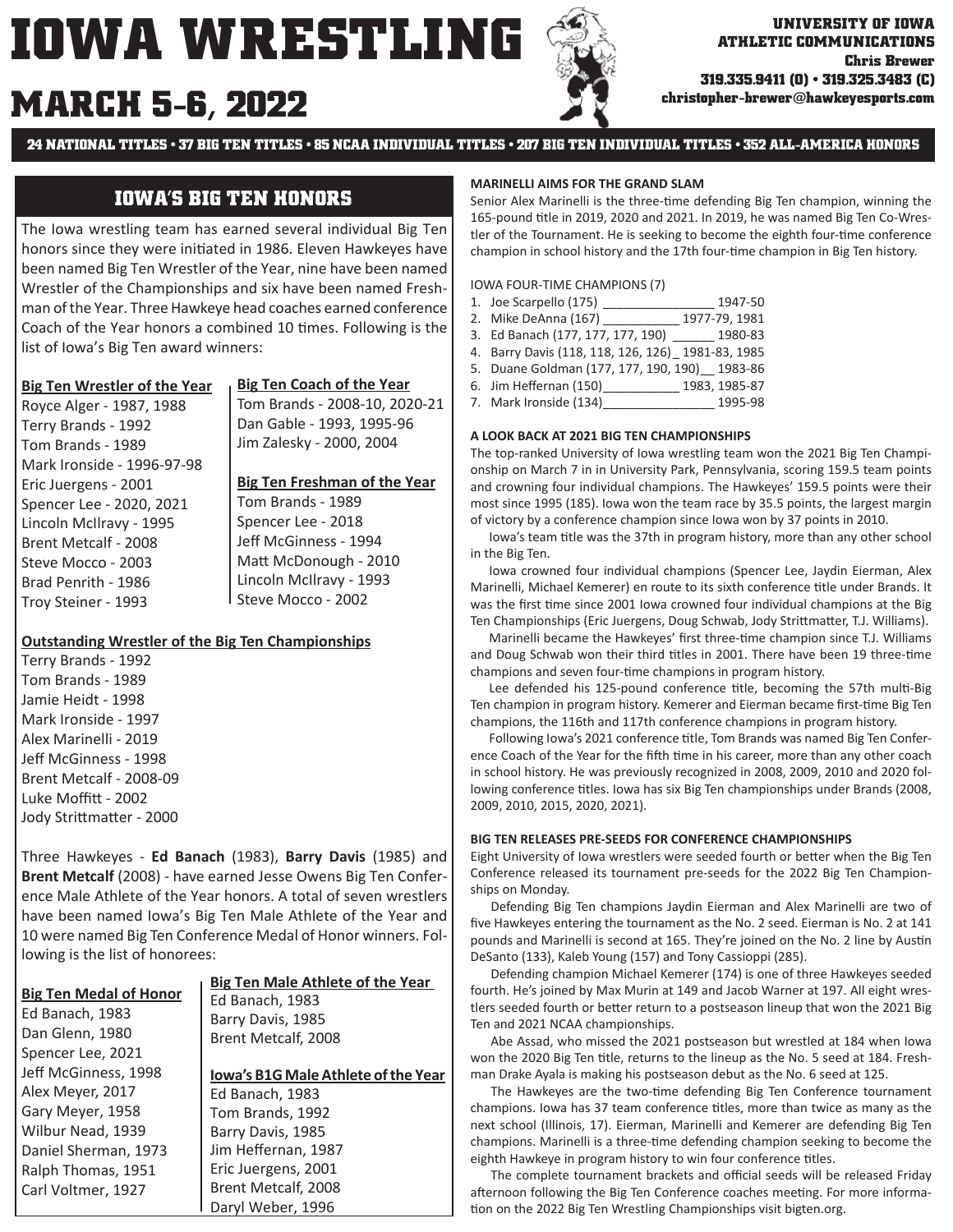# **MARCH 5-6, 2022**



**24 NATIONAL TITLES • 37 BIG TEN TITLES • 85 NCAA INDIVIDUAL TITLES • 207 BIG TEN INDIVIDUAL TITLES • 352 ALL-AMERICA HONORS**

### **2021-22 DUAL MEET RESULTS**

#### **#1 IOWA 32, #21 PRINCETON 12**

- 125 Jesse Ybarra (IA) won by forfeit
- 133 #3 Austin DeSanto (IA) tech. fall Nick Masters (P), 22-6
- 141 #2 Jaydin Eierman (IA) major dec. Jacob Mann (P), 15-7
- 149 Cobe Siebrecht (IA) tech. fall Josh Breeding (P), 16-1
- 157 #7 Quincy Monday (P) dec. #6 Kaleb Young (IA), 9-5
- 165 #2 Alex Marinelli (IA) dec. Grant Cuomo (P), 12-5
- 174 Nelson Brands (IA) major Michael Squires, 16-8
- 184 Myles Wilson (IA) tech. fall Forest Belli (P), 23-8
- 197 Luke Stout (P) dec. Zach Glazier (IA), 4-0
- 285 Jack Del Garbino (P) pinned #3 Tony Cassioppi (IA), 2:07

#### **#1 IOWA 36, ARMY 7**

- 125 Jesse Ybarra (I) dec. Ryan Chauvin (A), 2-1 SV1 133 - #3 Austin DeSanto (I) tech. fall Dominic Carone (A), 21-6
- 141 #2 Jaydin Eierman (I) pinned #26 Corey Shie (A), 5:54
- 149 #22 PJ Ogunsanya (A) major dec. Cobe Siebrecht (I), 11-3
- 157 #8 Kaleb Young (I) dec. #29 Markus Hartman (A), 4-1
- 165 #1 Alex Marinelli (I) pinned Christian Hunt (A), 6:36
- 174 #14 Nelson Brands (I) major dec. Clayton Fielden (A), 18-5
- 184 Myles Wilson (I) dec. Brad Laughlin (A), 4-1
- 197 #20 JT Brown (A) dec. Zach Glazier (I), 4-1
- 285 #7 Tony Cassioppi (I) pinned Brandon Phillips (A), 3:53

#### **#1 IOWA 23, #13 IOWA STATE 11**

- 125 #21 Kysen Terukina (ISU) dec. Jesse Ybarra (IA), 8-2 133 - #3 Austin DeSanto (IA) dec. Ramazan Attasauov (ISU), 6-4 141 - #2 Jaydin Eierman (I) major dec. #19 Zach Redding (ISU), 15-7
- 149 #11 Max Murin (IA) dec. Ian Parker (ISU), 3-2
- 157 #1 David Carr (ISU) dec. #9 Kaleb Young (IA), 6-2
- 165 #1 Alex Marinelli (IA) major dec. Gant Stotts (ISU), 16-5
- 174 Nelson Brands (IA) dec. #33 Joel Devine (ISU), 3-1
- 184 #14 Marcus Coleman (ISU) dec. Myles Wilson (IA), 4-1
- 197 #24 Yonger Bastida (ISU) dec. #3 Jacob Warner (ISU), 4-3

 $285 - #7$  Tony Cassioppi (IA) winner by stalling disqualification #29 Sam Schuyler (ISU)

### **#1 IOWA 44, CENTRAL MICHIGAN 0**

- 125 #1 Spencer Lee (IA) tech. fall Brock Bergelin (CM) 17-0
- 133 #3 Austin DeSanto (IA) tech. fall Vince Perez (CM), 16-1
- 141 #2 Jaydin Eierman (IA) dec. #7 Dresden Simon (CM), 13-12
- 149 #8 Max Murin (IA) major dec. Corbyn Munson (CM), 14-5
- 157 #8 Kaleb Young (IA) dec. #19 Johnny Lovett (CM), 6-0
- 165 #1 Alex Marinelli (IA) stalling DQ Tracy Hubbard (CM), 5:46
- 174 Nelson Brands (IA) dec. Bret Fedewa (CM), 8-3
- 184 Abe Assad (IA) pinned Ben Cushman (CM), 2:22
- 197 #7 Jacob Warner (IA) dec. Aaron Bolo (CM), 9-4
- 285 #6 Tony Cassioppi (IA) injury def. #9 Matt Stencel (CM), 2:25

#### **#1 IOWA 28, #17 LEHIGH 7**

- 125 #1 Spencer Lee (IA) dec. #11 Jaret Lane (L), 8-0
- 133 #3 Austin DeSanto (IA) tech. fall Satoshi Abe (L), 20-5
- 141 #2 Jaydin Eierman (IA) dec. Connor McGonagel (L), 8-3
- 149 #30 Manzona Bryant (L) dec. #8 Max Murin (IA), 7-5 SV1
- 157 #10 Josh Humphreys (L) major dec. #8 Kaleb Young (IA), 11-2
- 165 #1 Alex Marinelli (IA) dec. Brian Meyer (L), 6-2
- 174 Nelson Brands (IA) dec. Jake Logan (L), 3-2
- 184 Abe Assad (IA) major dec. A.J. Burkhart (L), 16-5
- 197 #7 Jacob Warner (IA) dec. JT Davis (L), 6-1
- 285 #6 Tony Cassioppi (IA) dec. #8 Jordan Wood (L), 3-2

#### **#1 IOWA 19, #5 NC STATE 15**

- 125 #1 Spencer Lee (IA) dec. #5 Jakob Camacho (NCST), 6-1
- 133 #3 Austin DeSanto (IA) major dec. #17 Kai Orine (NCST), 16-7
- 141 #2 Jaydin Eierman (IA) dec. #16 Ryan Jack, 7-6
- 149 #3 Tariq Wilson (NCST) dec. Cobe Siebrecht (IA), 7-3
- 157 #23 Ed ScoƩ (NCST) pinned #8 Kaleb Young (IA), 1:10
- 165 #1 Alex Marinelli (IA) dec. Donald Cates (NCST), 7-2
- 174 #5 Hayden Hidlay (NCST) dec. Nelson Brands (IA), 4-2
- 184 #3 Trent Hidlay (NCST) dec. Abe Assad (IA), 6-0
- 197 #7 Jacob Warner (IA) dec. #15 Isaac Trumble (NCST), 3-2
- 285 #6 Tony Cassioppi (IA) dec. Tyrie Houghton, 6-2

#### **#1 IOWA 22, #14 MINNESOTA 10**

165 - #1 Alex Marinelli (IA) dec. Cael Carlson (M), 6-5 174 - #2 Michael Kemerer (IA) dec. #23 Bailey O'Reilly (M), 9-2 184 - #18 Abe Assad (IA) major dec. Sam Skillings (M), 12-4 197 - #5 Jacob Warner (IA) dec. #30 Michial Foy (M), 6-4 285 #1 Gable Steveson (M) major dec. #6 Tony Cassioppi (IA), 17-7 125 - #7 Patrick McKee (M) dec. #14 Drake Ayala (IA), 8-6 133 - #3 Austin DeSanto (IA) dec. #24 Jake Gliva (M), 7-5 141 - #2 Jaydin Eierman (IA) dec. #19 Jake Bergeland (M), 6-2 149 - #12 Max Murin (IA) dec. #25 Michael Blockhus (M), 3-1 157 - #4 Brayton Lee (M) dec. #12 Kaleb Young (IA), 4-3

#### **#1 IOWA 36, #15 PURDUE 4**

125 - #14 Drake Ayala (IA) dec. #5 Devin Schroeder (P), 6-1

- 133 MaƩ Ramos (P) major dec. Jesse Ybarra (I), 11-1
- 141 #2 Jaydin Eierman (IA) dec. #25 Parker Filius (P), 7-6
- 149 #12 Max Murin (IA) major dec. Trey Kruse (P), 10-2
- 157 #12 Kaleb Young (IA) major dec. Cooper Noehre (P), 12-4
- 165 #1 Alex Marinelli (IA) tech. fall Hayden Lohrey (P), 22-7; 19-4
- 174 #2 Michael Kemerer (IA) tech. fall #21 Gerrit Nijenhuis (P), 17-1
- 184 #18 Abe Assad dec. (IA) dec. #23 Max Lyon (P), 6-3
- 197 #5 Jacob Warner (IA) dec. #15 Thomas Penola (P), 3-0
- 285 #6 Tony Cassioppi (IA) pinned Michael Woulfe (P), 1:14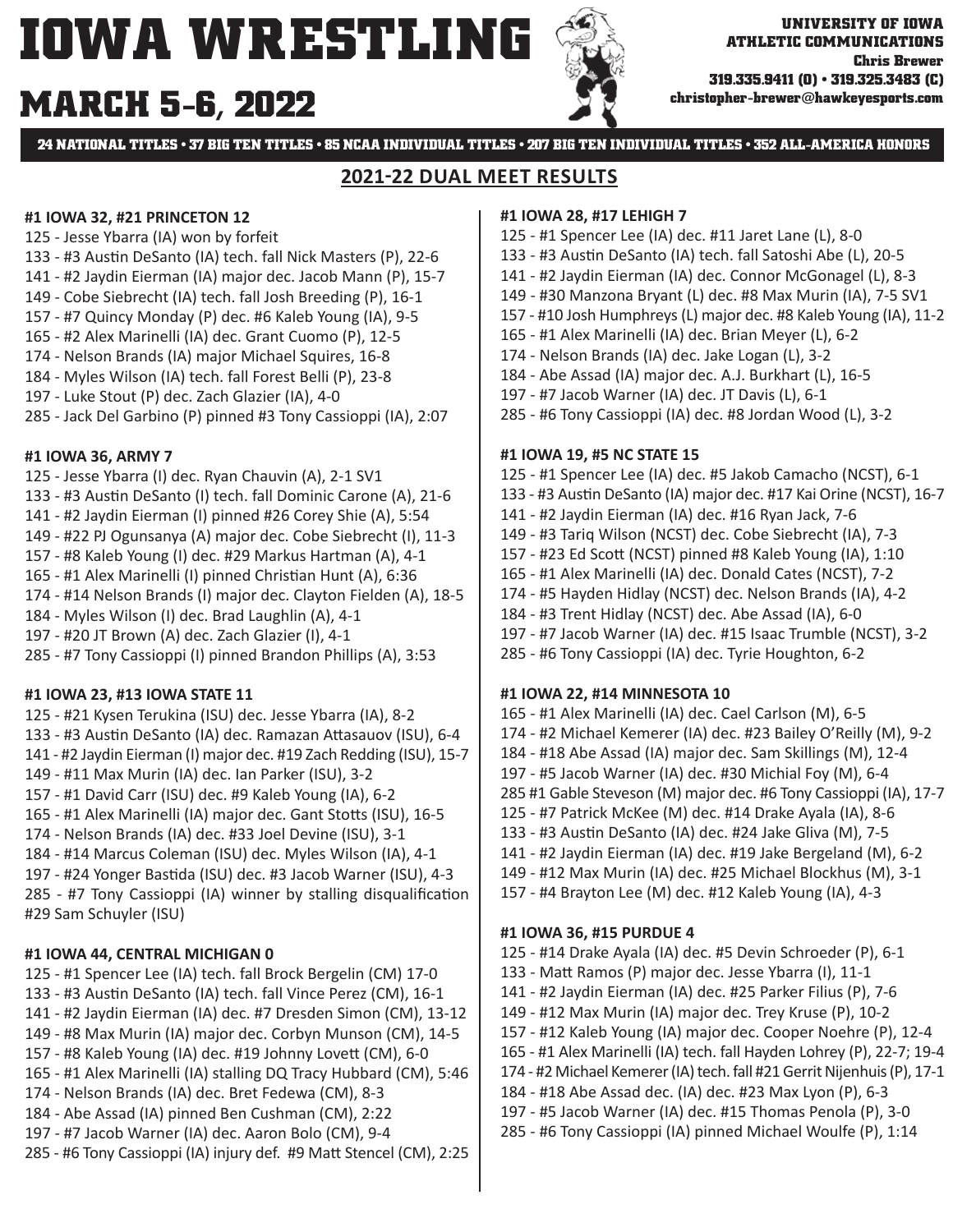# **MARCH christopher-brewer@hawkeyesports.com 5-6, 2022**



**24 NATIONAL TITLES • 37 BIG TEN TITLES • 85 NCAA INDIVIDUAL TITLES • 207 BIG TEN INDIVIDUAL TITLES • 352 ALL-AMERICA HONORS**

## **2021-22 DUAL MEET RESULTS**

#### **#2 IOWA 33, #23 NORTHWESTERN 6**

- 125 #12 Drake Ayala (IA) dec. #7 Michael DeAugustino (NU), 6-5
- 133 #9 Chris Cannon (NU) dec. Cullan Schriever (IA), 4-3
- 141 #32 Frankie Tal Shahar (NU) dec. Drew Bennett (IA), 10-6
- 149 #12 Max Murin (IA) dec. #5 Yayha Thomas (NU), 4-3
- 157 #12 Kaleb Young (IA) dec. Trevor Chumbley (NU), 6-4
- 165 #1 Alex Marinelli (IA) won by forfeit
- 174 #2 Michael Kemerer (IA) pinned Jack Jessen (NU), 2:36
- 184 #18 Abe Assad dec. (IA) tech. fall Jon Halvorsen (NU), 16-0
- 197 #5 Jacob Warner (IA) major dec. #28 Andrew Davison (NU), 11-2
- 285 #6 Tony Cassioppi (IA) dec. #17 Lucas Davison (NU), 7-3

### **#2 IOWA 36, #21 ILLINOIS 3**

125 - #12 Drake Ayala (IA) dec. #26 Justin Cardani (ILL), 7-4 133 - #6 Lucas Byrd (ILL) dec. Cullan Schriever (IA), 5-0 141 - Drew BenneƩ (IA) major dec. Josh Contreras (ILL), 10-1 149 - #12 Max Murin (IA) dec. Christian Kanzler (ILL), 9-3 157 - #12 Kaleb Young (IA) tech. fall Joe Roberts (ILL), 16-1 165 - #1 Alex Marinelli (IA) dec. #27 Danny Braunagel (ILL), 4-1 174 - #2 Michael Kemerer (IA) pinned Baan Rachal (ILL), 2:35 184 - #18 Abe Assad dec. (IA) dec. #19 Zac Braunagel (ILL), 5-2 197 - #5 Jacob Warner (IA) dec. #29 MaƩ Wroblewski (ILL), 6-0 285 - #6 Tony Cassioppi (IA) pinned #17 Luke Luffman (ILL), 6:47

### **#2 IOWA 21, #6 OHIO STATE 12**

125 - #18 Malik Heinselman (OSU) dec. #10 Drake Ayala (IA), 7-5 SV1 133 - #3 Austin DeSanto (IA) tech. fall Dylan Kuntz (OSU), 19-4 141 - #2 Jaydin Eierman (IA) dec. #23 Dylan D'Emilio (OSU), 4-0 149 - #2 Sammy Sasso (OSU) dec. #10 Max Murin (IA), 3-2 157 - #12 Kaleb Young (IA) dec. Jashon Hubbard (OSU), 4-0 165 - #7 Carson Kharchla (OSU) dec. #1 Alex Marinelli (IA), 3-2 174 - #2 Michael Kemerer (IA) dec. #7 Ethan Smith (OSU), 6-3 184 - #7 Kaleb Romero (OSU) dec. #18 Abe Assad dec. (IA), 3-1 197 - #4 Jacob Warner (IA) dec. #20 Gavin Hoffman (OSU), 6-5 285 - #5 Tony Cassioppi (IA) major dec. #12 Tate Orndorff (OSU), 13-4

### **#2 IOWA 13, #1 PENN STATE 19**

125 - #7 Drew Hildebrandt (PSU) major dec. Jesse Ybarra (IA), 9-0 133 - #1 Roman Bravo-Young (PSU) dec. #3 Austin DeSanto (IA), 3-2 141 - #1 Nick Lee (PSU) dec. #2 Jaydin Eierman (IA), 6-4 SV1 149 - #10 Max Murin (IA) dec. #19 Beau Bartlett (PSU), 4-1 157 - #12 Kaleb Young (IA) dec. Terrell Barraclough (PSU), 2-0 165 - #5 Alex Marinelli (IA) major dec. #11 Brady Berge (PSU), 10-2 174 - #1 Carter Starocci (PSU) dec. #2 Michael Kemerer (IA), 2-1 TB1 184 - #1 Aaron Brooks (PSU) dec. #17 Abe Assad dec. (IA), 8-3 197 - #2 Max Dean (PSU) dec. #4 Jacob Warner (IA), 8-3 285 - #5 Tony Cassioppi (IA) dec. #3 Greg Kerkvliet (PSU); 7-2

#### **#2 IOWA 29, #9 WISCONSIN 6**

- 125 #7 Eric BarneƩ (W) dec. Jesse Ybarra (IA), 4-0 133 - #3 Austin DeSanto (IA) tech. fall Kyle Burwick (W), 26-11
- 141 #2 Jaydin Eierman (IA) major dec. Joseph Zargo (W), 13-5
- 149 #7 Austin Gomez (W) dec. Vince Turk (IA), 3-2
- 157 #12 Kaleb Young (IA) dec. #28 GarreƩ Model (W), 8-3
- 165 #5 Alex Marinelli (IA) dec. #6 Dean Hamiti (W), 8-5
- 174 #2 Michael Kemerer (IA) major dec. #23 Andrew McNally (W), 11-2
- 184 #17 Abe Assad dec. (IA) dec. #27 Chris Weiler (W), 4-2
- 197 #4 Jacob Warner (IA) dec. #22 Braxton Amos (W), 4-1
- 285 #4 Tony Cassioppi (IA) major dec. #11 Trent Hillger (W), 9-0

### **#2 IOWA 23, #12 OKLAHOMA STATE 9**

125 - #7 Trevor Mastrogiovanni (OKST) dec. Jesse Ybarra (IA), 6-5 133 - #2 Daton Fix (OKST) dec. #3 Austin DeSanto (IA), 5-3 141 - #2 Jaydin Eierman (IA) dec. #21 Carter Young (OKST), 6-1 149 - #10 Max Murin (IA) dec. #13 Kaden Gfeller (OKST), 5-2 157 - #12 Kaleb Young (IA) dec. #18 WyaƩ Sheets (OKST), 4-1 165 - #5 Alex Marinelli (IA) dec. #8 Travis Wittlake (OKST), 3-2 174 - #2 Michael Kemerer (IA) dec. #10 Dustin Plott (OKST), 6-1 184 - #11 Dakota Geer (OKST) dec. #15 Abe Assad (IA), 9-2 197 - #4 Jacob Warner (IA) major dec. Gavin Stika (OKST), 11-3 285 - #4 Tony Cassioppi (IA) major dec. #31 Luke Surber (OKST), 9-1

### **#2 IOWA 20, #10 NEBRASKA 15**

125 - #12 Drake Ayala (IA) dec. Jeremiah Reno (N), 13-6 133 - #3 Austin DeSanto (IA) tech. fall Alex Thomsen (N), 22-7 141 - #2 Jaydin Eierman (IA) dec. #10 Chad Red (N), 6-3 149 - #7 Ridge LoveƩ (N) dec. Vince Turk (IA),3-1 157 - #12 Kaleb Young (IA) dec. #10 Peyton Robb (N), 6-3 165 - #5 Alex Marinelli (IA) dec. #30 Bubba Wilson (N), 8-2 174 - #6 Mikey Labriola (N) dec. #2 Michael Kemerer (IA), 5-4 184 - #20 Taylor Venz (N) pinned #16 Abe Assad (IA), 6:12

- 197 #3 Eric Schultz (N) dec. #4 Jacob Warner (IA), 3-2
- 285 #4 Tony Cassioppi (IA) dec. #12 Christian Lance (N), 3-0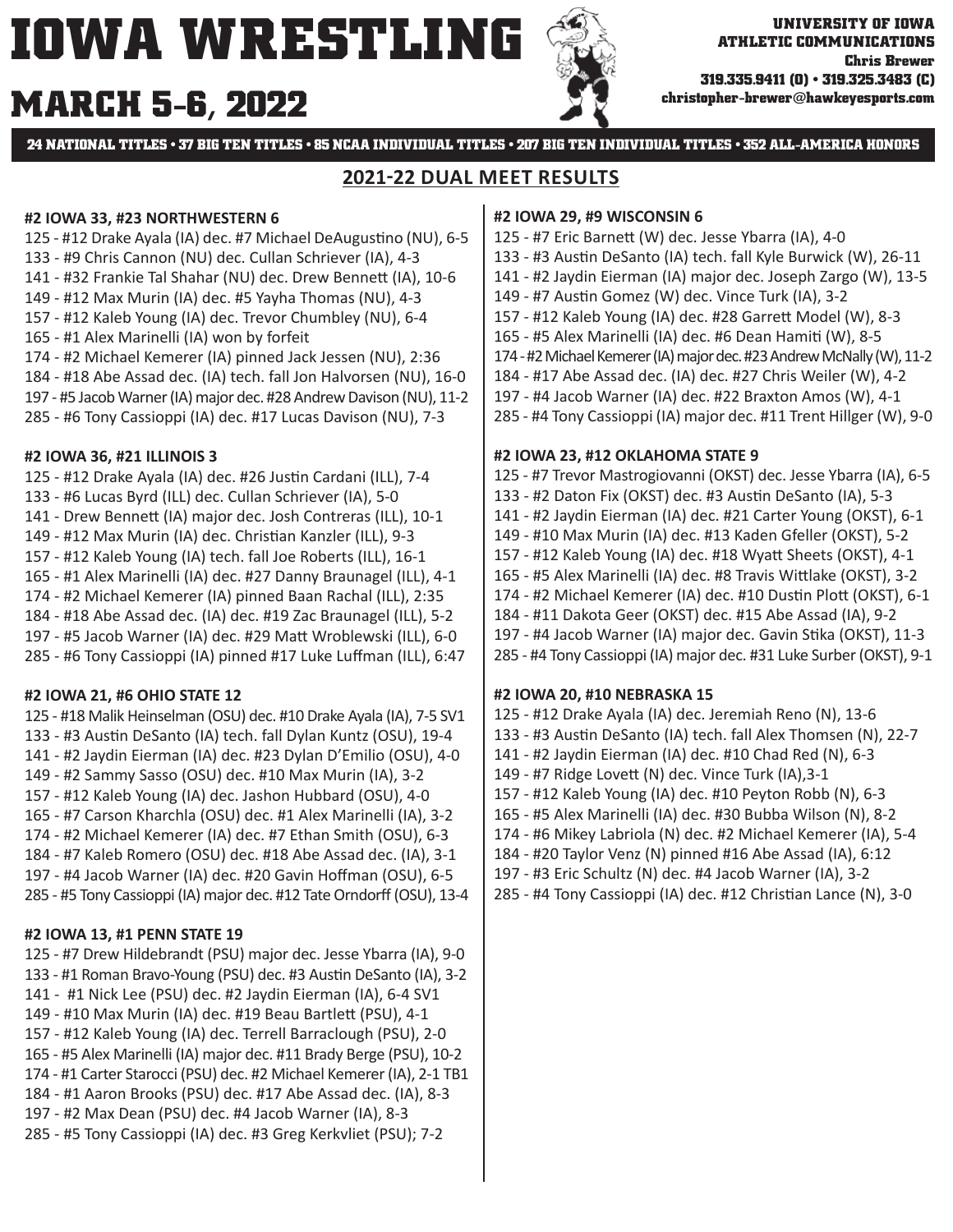# **IOWA WRESTLING MARCH 5-6, 2022**



## **24 NATIONAL TITLES • 37 BIG TEN TITLES • 85 NCAA INDIVIDUAL TITLES • 207 BIG TEN INDIVIDUAL TITLES • 352 ALL-AMERICA HONORS**

#### **2021-22 INDIVIDUAL SEASON STATISTICS**

|                        |               | Career 2021-22 | <b>Dual</b>   | <b>Big Ten</b> |                |               | Win Career CHA Career Dual Pts. |              | ЮT      | <b>MD</b> | TF       | <b>Pins</b> | <b>Fastest</b>           |
|------------------------|---------------|----------------|---------------|----------------|----------------|---------------|---------------------------------|--------------|---------|-----------|----------|-------------|--------------------------|
| Wrestler, Wt.          | <b>Record</b> | Record         | <b>Record</b> | Record         | <b>Streak</b>  | <b>Record</b> | <b>Dual StartsScored</b>        |              | W-L     | W-L       | W-L      | W-L         | Fall                     |
| Aaron Cashman, 125     | $4 - 4$       | $0-0$          | $0-0$         | $0-0$          | 0              | $0-0$         | $\overline{2}$                  | $\mathbf{0}$ | $0-0$   | $0-0$     | $0-0$    | $0-0$       | ---                      |
| Spencer Lee, 125       | $77-5$        | $3-0$          | $3-0$         | $0-0$          | 38             | $20 - 0$      | 40                              | 12           | $0 - 0$ | $1-0$     | $1 - 0$  | $0-0$       |                          |
| Charles Matthews, 125  | $4 - 5$       | $4 - 5$        | $0-0$         | $0-0$          | 0              | $0-0$         | 0                               | $\mathbf{0}$ | $0 - 0$ | $0-0$     | $0 - 2$  | $0 - 1$     |                          |
| Jesse Ybarra, 125      | $5-5$         | $5-5$          | $2 - 5$       | $0 - 3$        | $\Omega$       | $2 - 3$       | $\overline{7}$                  | 9            | $1 - 0$ | $0 - 2$   | $0-0$    | $1 - 0$     | 5:57                     |
| Drake Ayala, 125       | $14 - 4$      | $14 - 4$       | $4 - 2$       | $4 - 2$        |                | $1 - 1$       | 6                               | 12           | $0 - 1$ | $3 - 0$   | $2 - 0$  | $2 - 0$     | 1:34                     |
| Austin DeSanto, 133    | 95-21         | $14-2$         | $10 - 2$      | $4 - 1$        |                | $18-3$        | 41                              | 45           | $0 - 0$ | $1 - 0$   | $10 - 0$ | $0 - 0$     | $-\!-\!$                 |
| Cullan Schriever, 133  | $3 - 3$       | $15 - 5$       | $0 - 2$       | $0 - 2$        | $\Omega$       | $1 - 1$       | $\overline{2}$                  | $\Omega$     | $0 - 1$ | $5-0$     | $1 - 0$  | $1 - 0$     | 2:21                     |
| Drew Bennett, 141      | $3-5$         | $3-5$          | $1 - 1$       | $1 - 1$        | 1              | $0-0$         | $\overline{2}$                  | 4            | $0 - 0$ | $1 - 1$   | $0 - 1$  | $1 - 0$     | 3:38                     |
| Jaydin Eierman, 141    | 116-15        | $15-1$         | $12 - 1$      | $5-1$          | 3              | $7 - 1$       | 63                              | 42           | $0 - 1$ | $3-0$     | $0-0$    | $3-0$       | 3:26                     |
| Leif Schroeder, 141    | $0-0$         | $2 - 1$        | $0 - 0$       | $0-0$          | 0              | $0 - 0$       | 0                               | $\mathbf{0}$ | $0 - 0$ | $0 - 0$   | $0 - 0$  | $1 - 1$     | 6:44                     |
| *Wyatt Henson, 141     | $0-0$         | $12 - 1$       | $0-0$         | $0-0$          | 3              | $0 - 0$       | 0                               | $\Omega$     | $0 - 0$ | $3-0$     | $4 - 0$  | $2 - 1$     | 2:30                     |
| Max Murin, 149         | 47-20         | $8 - 2$        | $8 - 2$       | $5-1$          | $\overline{2}$ | $13-3$        | 35                              | 33           | $0 - 1$ | $2 - 0$   | $0 - 0$  | $0 - 0$     | $\equiv$                 |
| Caleb Rathjen, 149     | $0-0$         | $1 - 1$        | $0 - 0$       | $0 - 0$        | $\Omega$       | $0-0$         | 0                               | $\Omega$     | $0 - 0$ | $1-0$     | $0-0$    | $0 - 0$     | $---$                    |
| *Bretli Reyna, 149     | $0 - 2$       | $6-2$          | $0-0$         | $0-0$          | 0              | $0 - 0$       |                                 | $\mathbf{0}$ | $1 - 0$ | $1-0$     | $0-0$    | $1 - 0$     | 2:01                     |
| Cobe Siebrecht, 149    | $7-3$         | $5 - 2$        | $1 - 2$       | $0 - 0$        | 0              | $2 - 1$       | 3                               | 5            | $0 - 0$ | $0 - 1$   | $3 - 0$  | $0 - 0$     | $-$                      |
| Vince Turk, 149        | 47-18         | $5-3$          | $0 - 2$       | $0 - 2$        | $\overline{0}$ | $5-4$         | 14                              | $\Omega$     | $0 - 1$ | $1 - 0$   | $3-0$    | $0 - 0$     | ---                      |
| Joe Kelly, 157         | $4 - 7$       | $4 - 4$        | $0-0$         | $0 - 0$        | 0              | $0 - 1$       | 3                               | $\mathbf{0}$ | $0 - 0$ | $0 - 1$   | $0-0$    | $2 - 1$     | 0:39                     |
| Jack McClimon, 157     | $0-0$         | $0-0$          | $0-0$         | $0-0$          | 0              | $0-0$         | $\Omega$                        | 0            | $0 - 0$ | $0-0$     | $0-0$    | $0 - 0$     |                          |
| *Sebastian Robles, 157 | $0-0$         | $11-5$         | $0-0$         | $0 - 0$        | 0              | $0 - 0$       | $\overline{0}$                  | $\mathbf{0}$ | $0 - 1$ | $1-2$     | $0-0$    | $1 - 1$     | 4:55                     |
| Kaleb Young, 157       | $71-27$       | $14-5$         | $10 - 5$      | $7 - 1$        | 8              | $21-6$        | 52                              | 33           | $0 - 0$ | $2-1$     | $2 - 0$  | $2 - 1$     | 1:01                     |
| Will Carano, 165       | $0-0$         | $0 - 0$        | $0-0$         | $0-0$          | 0              | $0-0$         | 0                               | $\mathbf{0}$ | $0 - 0$ | $0-0$     | $0-0$    | $0-0$       |                          |
| Alex Marinelli, 165    | $91 - 11$     | $18-1$         | $14-1$        | $7 - 1$        | 4              | $25 - 1$      | 54                              | 55           | $0 - 0$ | $3-0$     | $1 - 0$  | $2 - 0$     | 4:09                     |
| Jack McClimon, 165     | $0 - 0$       | $2 - 5$        | $0-0$         | $0 - 0$        | $\Omega$       | $0 - 0$       | 0                               | $\Omega$     | $0 - 0$ | $0 - 1$   | $0 - 1$  | $0 - 1$     |                          |
| *Patrick Kennedy, 165  | $2 - 1$       | $14-3$         | $0 - 0$       | $0 - 0$        | 0              | $1 - 1$       |                                 | $\Omega$     | $0 - 2$ | $0 - 0$   | $6-0$    | $2 - 0$     | 2:28                     |
| Nelson Brands, 174     | $22 - 11$     | $5 - 1$        | $5-1$         | $0 - 0$        | 0              | $4 - 2$       | 15                              | 17           | $1 - 0$ | $2 - 0$   | $0 - 0$  | $0-0$       | $\hspace{0.05cm} \ldots$ |
| Michael Kemerer, 174   | $93 - 10$     | $7 - 2$        | $7 - 2$       | $6 - 2$        | 0              | $26 - 2$      | 55                              | 30           | $0 - 0$ | $1-0$     | $1 - 0$  | $2 - 0$     | 2:35                     |
| Brennan Swafford, 174  | $12 - 6$      | $12-6$         | $0-0$         | $0 - 0$        | 0              | $0 - 0$       | 0                               | $\mathbf{0}$ | $0 - 0$ | $2 - 1$   | $1-0$    | $2 - 1$     | 2:06                     |
| Abe Assad, 184         | $32 - 13$     | $10-6$         | $7 - 5$       | $5 - 3$        | 0              | $5-2$         | 17                              | 26           | $0 - 1$ | $3-0$     | $1 - 0$  | $3 - 1$     | 2:22                     |
| Myles Wilson, 184      | $7-4$         | $2 - 1$        | $2 - 1$       | $0 - 0$        | $\Omega$       | $3 - 3$       | 8                               | 8            | $0 - 0$ | $0 - 0$   | $1 - 0$  | $0 - 0$     | $\overline{a}$           |
| Andrew Simaz, 184      | $0-0$         | $0 - 2$        | $0 - 0$       | $0 - 0$        | 0              | $0-0$         | 0                               | $\mathbf{0}$ | $0 - 0$ | $0 - 0$   | $0-0$    | $0 - 1$     |                          |
| Zach Glazier, 184      | $4 - 3$       | $3-2$          | $1 - 1$       | $0-0$          | $\Omega$       | $0 - 2$       | $\overline{2}$                  | $\Omega$     | $0 - 0$ | $0 - 0$   | $0 - 0$  | $1 - 0$     | 3:39                     |
| Jacob Warner, 197      | 67-17         | $13-3$         | $10-3$        | $6 - 2$        | 0              | $13-3$        | 39                              | 32           | $0 - 0$ | $3-0$     | $0 - 0$  | $2 - 0$     | 0:20                     |
| Cassioppi, 285<br>Tony | $46 - 8$      | $13 - 2$       | $13 - 2$      | $7 - 1$        | 8              | $12-3$        | 33                              | 57           | $0 - 0$ | $3-1$     | $0-0$    | $3 - 1$     | 1:14                     |
| Aaron Costello, 285    | 39-12         | $11 - 2$       | $0 - 0$       | $0 - 0$        | $\overline{0}$ | $1 - 3$       | 4                               | $\mathbf{0}$ | $0 - 0$ | $1 - 1$   | $1-0$    | $2 - 0$     | 0:45                     |

CHA - Carver-Hawkeye Arena, OT - overtime, MD - major decision, TF - technical fall

\*unattached in 2021-22

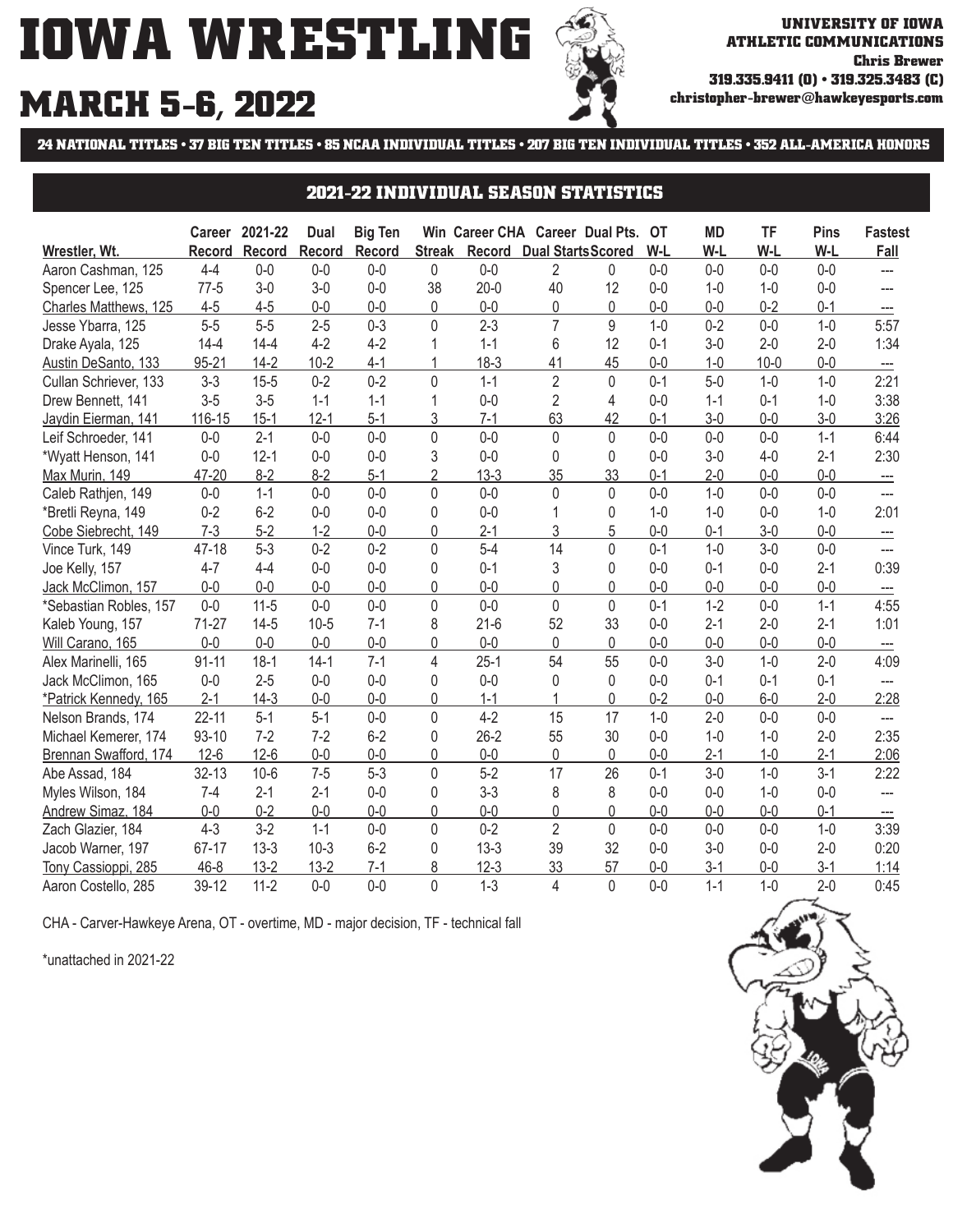# **MARCH christopher-brewer@hawkeyesports.com 5-6, 2022**

**ATHLETIC COMMUNICATIONS Chris Brewer 319.335.9411 (O) • 319.325.3483 (C)**

**24 NATIONAL TITLES • 37 BIG TEN TITLES • 85 NCAA INDIVIDUAL TITLES • 207 BIG TEN INDIVIDUAL TITLES • 352 ALL-AMERICA HONORS**

#### **2021-22 HAWKEYE STATISTICAL LEADERS (attached competitors)**

#### **Overall Wins**

| 1. Alex Marinelli (165)   | 18  |
|---------------------------|-----|
| 2. Cullan Schriever (133) | 15  |
| Jaydin Eierman (141)      | 15  |
| 3. Drake Ayala (125)      | 14  |
| Austin DeSanto (133)      | 14  |
| Kaleb Young (157)         | 1 Д |

#### **Overall Winning Percentage**

| 1. Alex Marinelli (165) | 0.947 |
|-------------------------|-------|
| 2. Jaydin Eierman (141) | 0.937 |
| 3. Austin DeSanto (133) | 0.875 |
| 4. Tony Cassioppi (285) | 0.867 |
| 5. Jacb Warner (197)    | 0.812 |

#### **Dual Wins**

| 1. Alex Marinelli (165)  | 14 |
|--------------------------|----|
| 2. Tony Cassioppi (285)  | 13 |
| 3. Jaydin Eierman (141)) | 12 |
| 4. Austin DeSanto (133)  | 10 |
| Kaleb Young (157)        | 10 |
| Jacb Warner (197)        | 10 |

#### **Dual Winning Percentage**

| 1. Alex Marinelli (165) | 0.933 |
|-------------------------|-------|
| 2. Jaydin Eierman (141) | 0.923 |
| 3. Tony Cassioppi (285) | 0.866 |
| 4. Austin DeSanto (133) | 0.833 |
| Nelson Brands (174)     | 0.833 |

#### **Dual Meet Team Points Scored**

| 1. Tony Cassioppi (285) | 57 |
|-------------------------|----|
| 2. Alex Marinelli (165) | 55 |
| 3. Austin DeSanto (133) | 45 |
| 4. Jaydin Eierman (141) | 42 |
| 5. Max Murin (149)      | 33 |
| Kaleb Young (157)       | 33 |
|                         |    |

#### **Big Ten Dual Wins**

|    | Kaleb Young (157)     |   |
|----|-----------------------|---|
|    | Alex Marinelli (165)  |   |
|    | Tony Cassioppi (285)  |   |
| 4. | Michael Kemerer (174) | հ |
|    | Jacb Warner (197)     | Б |

#### **Big Ten Dual Winning Percentage**

| Kaleb Young (157)       | 0.875  |
|-------------------------|--------|
| Alex Marinelli (165)    | 0.875  |
| Tony Cassioppi (285)    | 0.875  |
| 4. Jaydin Eierman (141) | .0.833 |
| Max Murin (149)         | .0.833 |

#### **Falls**

| 1. Jaydin Eierman (141)                                                                                       | з              |
|---------------------------------------------------------------------------------------------------------------|----------------|
| Abe Assad (184)                                                                                               | $\mathbf{B}$   |
| Tony Cassioppi (285)                                                                                          | $\mathbf{R}$   |
| 4. Drake Ayala (125) 2002 12:00 12:00 12:00 12:00 12:00 12:00 12:00 12:00 12:00 12:00 12:00 12:00 12:00 12:00 | 2              |
| Joe Kelly (157)                                                                                               | $\mathcal{P}$  |
| Kaleb Young (157)                                                                                             | $\overline{z}$ |
| Alex Marinelli (165)                                                                                          | $\mathcal{P}$  |
| Michael Kemerer (174)                                                                                         | 2              |
| Brennan Swafford (174)                                                                                        | $\mathcal{P}$  |
| Jacob Warner (197)                                                                                            | $\mathcal{P}$  |
| Aaron Costello (285)                                                                                          |                |
|                                                                                                               |                |

#### **Fastest Falls**

| 1. Jacob Warner (197)   | 0:20 |
|-------------------------|------|
| 2. Joe Kelly (157)      | 0:39 |
| 3. Aaron Costello (285) | 0:45 |
| 4. Kaleb Young (157)    | 1:01 |
| 5. Tony Cassioppi (285) | 1:14 |

#### **Technical Falls**

| 1. Austin DeSanto (133) |  |
|-------------------------|--|
| 2. Cobe Siebrecht (149) |  |
| Vince Turk (149)        |  |
| Drake Ayala (125)       |  |
| Kaleb Young (157)       |  |
|                         |  |

#### **Major Decisions**

| 1. Cullan Schriever (133) |  |
|---------------------------|--|
| 2. Drake Ayala (125)      |  |
| Jaydin Eierman (141)      |  |
| Alex Marinelli (165)      |  |
| Abe Assad (184)           |  |
| Jacob Warner (197)        |  |
| Tony Cassioppi (285)      |  |

#### **Career Dual Starts**

| 1. Jaydin Eierman  |  |
|--------------------|--|
| 2. Michael Kemerer |  |
| 3. Alex Marinelli  |  |
| 4. Kaleb Young     |  |
| 5. Austin DeSanto  |  |

#### **Career Wins**

| 1. Jaydin Eierman  | 116 |
|--------------------|-----|
| 2. Austin DeSanto  | 95  |
| 3. Michael Kemerer | 93  |
| 4. Alex Marinelli  | 91  |
| 5. Spencer Lee     |     |

#### **2021-22 IOWA DUAL STARTING LINEUPS**

| <b>Opponent</b>    | 125        | 133            | 141            | 149              | 157   | 165              | 174            | 184    | 197     | 285       |
|--------------------|------------|----------------|----------------|------------------|-------|------------------|----------------|--------|---------|-----------|
| #21 Princeton      | Ybarra     | <b>DeSanto</b> | <b>Eierman</b> | <b>Siebrecht</b> | Young | <b>Marinelli</b> | <b>Brands</b>  | Wilson | Glazier | Cassioppi |
| Army               | Ybarra     | <b>DeSanto</b> | <b>Eierman</b> | Siebrecht        | Young | <b>Marinelli</b> | <b>Brands</b>  | Wilson | Glazier | Cassioppi |
| #13 Iowa State     | Ybarra     | <b>DeSanto</b> | <b>Eierman</b> | <b>Murin</b>     | Young | <b>Marinelli</b> | <b>Brands</b>  | Wilson | Warner  | Cassioppi |
| Central Michigan   | Lee        | <b>DeSanto</b> | <b>Eierman</b> | <b>Murin</b>     | Young | <b>Marinelli</b> | <b>Brands</b>  | Assad  | Warner  | Cassioppi |
| #17 Lehigh         | Lee        | <b>DeSanto</b> | <b>Eierman</b> | Murin            | Young | <b>Marinelli</b> | <b>Brands</b>  | Assad  | Warner  | Cassioppi |
| #5 NC State        | <b>Lee</b> | <b>DeSanto</b> | <b>Eierman</b> | Siebrecht        | Young | <b>Marinelli</b> | <b>Brands</b>  | Assad  | Warner  | Cassioppi |
| #14 Minnesota      | Ayala      | <b>DeSanto</b> | <b>Eierman</b> | <b>Murin</b>     | Young | <b>Marinelli</b> | <b>Kemerer</b> | Assad  | Warner  | Cassioppi |
| #15 Purdue         | Ayala      | Ybarra         | <b>Eierman</b> | <b>Murin</b>     | Young | <b>Marinelli</b> | <b>Kemerer</b> | Assad  | Warner  | Cassioppi |
| #23 Northwestern   | Ayala      | Schriever      | Bennett        | <b>Murin</b>     | Young | <b>Marinelli</b> | <b>Kemerer</b> | Assad  | Warner  | Cassioppi |
| #21 Illinois       | Ayala      | Schriever      | <b>Eierman</b> | <b>Murin</b>     | Young | <b>Marinelli</b> | <b>Kemerer</b> | Assad  | Warner  | Cassioppi |
| #6 Ohio State      | Ayala      | <b>DeSanto</b> | <b>Eierman</b> | Murin            | Young | Marinelli        | <b>Kemerer</b> | Assad  | Warner  | Cassioppi |
| #1 Penn State      | Ybarra     | DeSanto        | Eierman        | <b>Murin</b>     | Young | <b>Marinelli</b> | Kemerer        | Assad  | Warner  | Cassioppi |
| #9 Wisconsin       | Ybarra     | <b>DeSanto</b> | <b>Eierman</b> | Turk             | Young | <b>Marinelli</b> | <b>Kemerer</b> | Assad  | Warner  | Cassioppi |
| #12 Oklahoma State | Ybarra     | DeSanto        | <b>Eierman</b> | <b>Murin</b>     | Young | <b>Marinelli</b> | <b>Kemerer</b> | Assad  | Warner  | Cassioppi |
| #10 Nebraska       | Ayala      | <b>DeSanto</b> | Eierman        | Turk             | Young | <b>Marinelli</b> | Kemerer        | Assad  | Warner  | Cassioppi |

*Bolded names = match winners*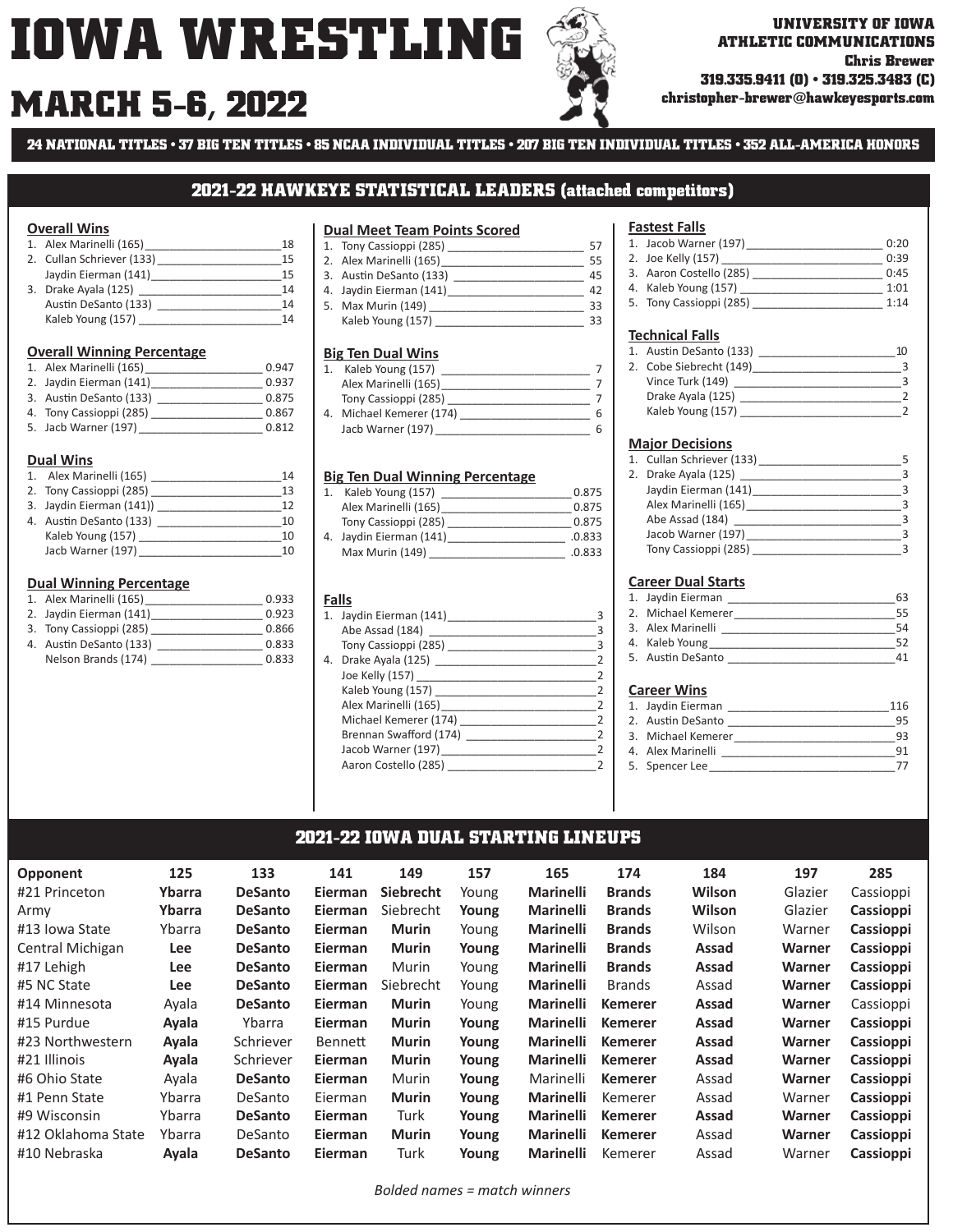**ATHLETIC COMMUNICATIONS Chris Brewer 319.335.9411 (O) • 319.325.3483 (C) christopher-brewer@hawkeyesports.com**

# **MARCH 5-6, 2022**

**24 NATIONAL TITLES • 37 BIG TEN TITLES • 85 NCAA INDIVIDUAL TITLES • 207 BIG TEN INDIVIDUAL TITLES • 352 ALL-AMERICA HONORS**



## **Tom Brands Head Coach University of Iowa, 1992**

Five-time Big Ten and three-time NWCA Coach of the Year Tom Brands is in his 16th season as head wrestling coach at the University of Iowa in 2021-22. A 1996 Olympic gold medalist and member of wrestling's Hall of Fame, Brands is only the eighth head wrestling coach at the University of Iowa. The former Hawkeye wrestler was a four-time All-American and three-

time national champion (1989-92) at Iowa. He has a 250-24-1 (.910) overall and 120-11 (.916) Big Ten coaching record at Iowa. He has a 267-44-1 (.857) career mark and a 119-13 (.901) record at Carver-Hawkeye Arena.

 In 15-plus seasons as Iowa's head coach, Brands has led the Hawkeyes to four NCAA and six Big Ten team titles, crowning 13 NCAA champions, 23 Big Ten champions and 89 All-Americans. Iowa has had 142 Academic All-Big Ten recipients, including a school-record 17 in 2019-20. The Hawkeyes have qualified 138 wrestlers for the NCAA Championships in the last 15 years, sending the entire 10-man lineup in 2010, 2014, 2015, 2020 and 2021. Iowa has won or shared the Big Ten regular season title 12 times in Brands' 15 seasons.

 The program set the national collegiate dual meet attendance record of 42,287 when No. 3 Iowa defeated top-ranked Oklahoma State, 18-16, on Nov. 14, 2015 at the Grapple on the Gridiron at Kinnick Stadium. Iowa has led the nation in attendance every year since Brands became head coach in 2006-07, setting an NCAA all-time attendance average of 12,568 in 2019-20.

 Brands has been named NWCA National Coach of the Year three times. He was first honored in 2008 after leading the Hawkeyes to their first NCAA team title since 2000. He was recognized in 2020 when the top-ranked Hawkeyes won Big Ten regular season and tournament championships and entered the NCAA Championships as the favorite to win the team title. The tournament was canceled due to the COVID-19 pandemic. He most recently won the award in 2021 when Iowa won Big Ten and NCAA team titles.



*University of Iowa, 1990, 1991, 1992 niversity* 

|              |                     | ັ                   |                |              |                       |                  |                |                   |                 |  |
|--------------|---------------------|---------------------|----------------|--------------|-----------------------|------------------|----------------|-------------------|-----------------|--|
|              |                     |                     |                |              | <b>Brands At Iowa</b> |                  |                |                   |                 |  |
|              | <b>Overall Dual</b> | <b>Big Ten Dual</b> | <b>Big Ten</b> | <b>NCAA</b>  | <b>Big Ten</b>        | <b>NCAA</b>      | All-           | <b>NCAA</b>       | <b>Academic</b> |  |
| Year         | <b>Record</b>       | <b>Record</b>       | <b>Place</b>   | <b>Place</b> | <b>Champions</b>      | <b>Champions</b> | Americans      | <b>Qualifiers</b> | All-Big Ten     |  |
| 2006-07      | $14-5$              | $5-3$               | 3rd            | 8th          |                       |                  | 3              | 8                 |                 |  |
| 2007-08      | $21 - 1$            | $8 - 0$             | 1st            | 1st          |                       | $\overline{2}$   |                | $9\,$             | 6               |  |
| 2008-09      | $24-0$              | $8-0$               | 1st            | 1st          | $\overline{2}$        | 0                | 5              | $9\,$             | 9               |  |
| 2009-10      | $23-0$              | $8 - 0$             | 1st            | 1st          | $\overline{2}$        | 3                | 8              | 10                | 5               |  |
| 2010-11      | $15 - 0 - 1$        | $8 - 0$             | 2nd            | 3rd          | $\overline{2}$        | 0                | 5              | 9                 | 10              |  |
| 2011-12      | $14 - 4$            | $6 - 2$             | 3rd            | 3rd          | $\overline{2}$        |                  | $6\phantom{1}$ | $\bf 8$           | 12              |  |
| 2012-13      | $20-3$              | $8 - 0$             | 3rd            | 4th          | 0                     |                  | 4              | 9                 | $\overline{7}$  |  |
| 2013-14      | $15 - 2$            | $7-1$               | 2nd            | 4th          |                       |                  | $6\phantom{1}$ | 10                | $\overline{8}$  |  |
| 2014-15      | $17-1$              | $9-0$               | T-1st          | 2nd          | 0                     | 0                | $6\phantom{1}$ | 10                | 9               |  |
| 2015-16      | $16-1$              | $9-0$               | 2nd            | 5th          | $\overline{2}$        | $\overline{0}$   | $6\phantom{1}$ | $9\,$             | 10              |  |
| 2016-17      | $13-2$              | $8 - 1$             | 3rd            | 4th          | $\overline{2}$        |                  | 5              | $9\,$             | 9               |  |
| 2017-18      | $12 - 3$            | $6 - 3$             | 4th            | 3rd          | 0                     |                  | 5              | $9\,$             | 10              |  |
| 2018-19      | $14-1$              | $9-0$               | 3rd            | 4th          |                       |                  | $6\phantom{1}$ | 9                 | 13              |  |
| 2019-20      | $13 - 0$            | $9-0$               | 1st            | X            | 3                     | X                | 10             | 10                | 17              |  |
| 2020-21      | $5-0$               | $5-0$               | 1st            | 1st          | 4                     | $\mathbf{1}$     | $\overline{7}$ | 10                | 13              |  |
| 2021-22      | $14-1$              | $7-1$               |                |              |                       |                  |                |                   |                 |  |
| <b>Total</b> | 250-24-1            | 120-11              |                |              | 23                    | 13               | 89             | 138               | 142             |  |